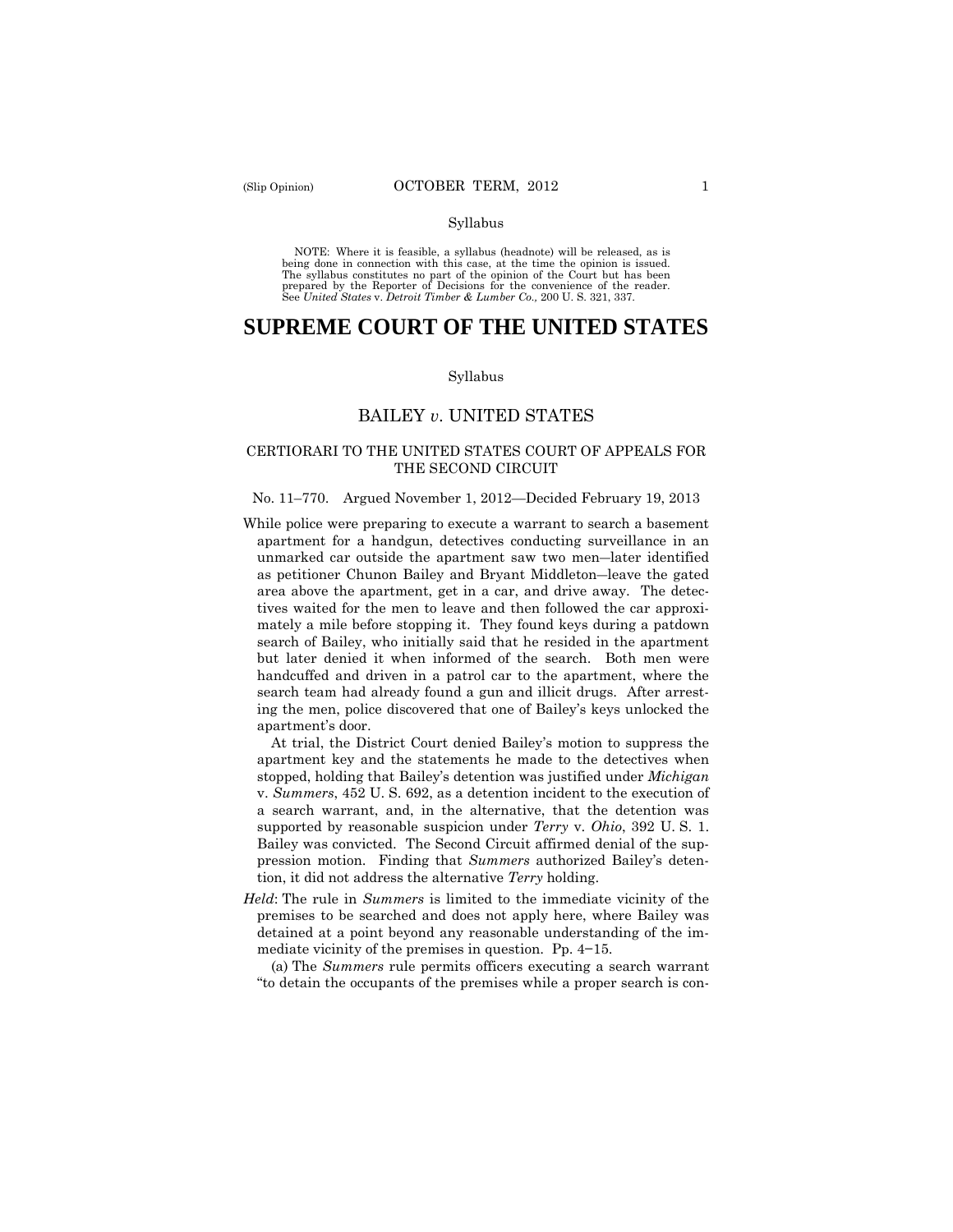#### Syllabus

ducted," 452 U. S., at 705, even when there is no particular suspicion that an individual is involved in criminal activity or poses a specific danger to the officers, *Muehler* v. *Mena*, 544 U. S. 93. Detention is permitted "because the character of the additional intrusion caused by detention is slight and because the justifications for detention are substantial." *Id.,* at 98. In *Summers* and later cases the detained occupants were found within or immediately outside the residence being searched. Here, however, petitioner left the apartment before the search began and was detained nearly a mile away. Pp. 4−6.

 taking routine precautions. Here, however, Bailey posed little risk to apprehended and detained under *Summers.* Were police to have the (b) In *Summers,* the Court recognized three important law enforcement interests that, taken together, justify detaining an occupant who is on the premises during the search warrant's execution, 452 U. S., at 702−703. The first, officer safety, requires officers to secure the premises, which may include detaining current occupants so the officers can search without fear that the occupants will become disruptive, dangerous, or otherwise frustrate the search. If an occupant returns home during the search, officers can mitigate the risk by the officers at the scene after he left the premises, apparently without knowledge of the search. Had he returned, he could have been authority to detain persons away from the premises, the authority to detain incident to the execution of a search warrant would reach beyond the rationale of ensuring the integrity of the search by detaining those who are on the scene. As for the Second Circuit's additional concerns, if officers believe that it would be dangerous to detain a departing individual in front of a residence, they are not required to stop him; and if officers have reasonable suspicion of criminal activity, they can instead rely on *Terry*. The risk that a departing occupant might alert those still inside the residence is also an insufficient safety rationale for expanding the detention authority beyond the immediate vicinity of the premises to be searched.

The second law enforcement interest is the facilitation of the completion of the search. Unrestrained occupants can hide or destroy evidence, seek to distract the officers, or simply get in the way. But a general interest in avoiding obstruction of a search cannot justify detention beyond the vicinity of the premises. Occupants who are kept from leaving may assist the officers by opening locked doors or containers in order to avoid the use of force that can damage property or delay completion of the search. But this justification must be confined to persons on site as the search warrant is executed and so in a position to observe the progression of the search.

The third interest is the interest in preventing flight, which also serves to preserve the integrity of the search. If officers are con-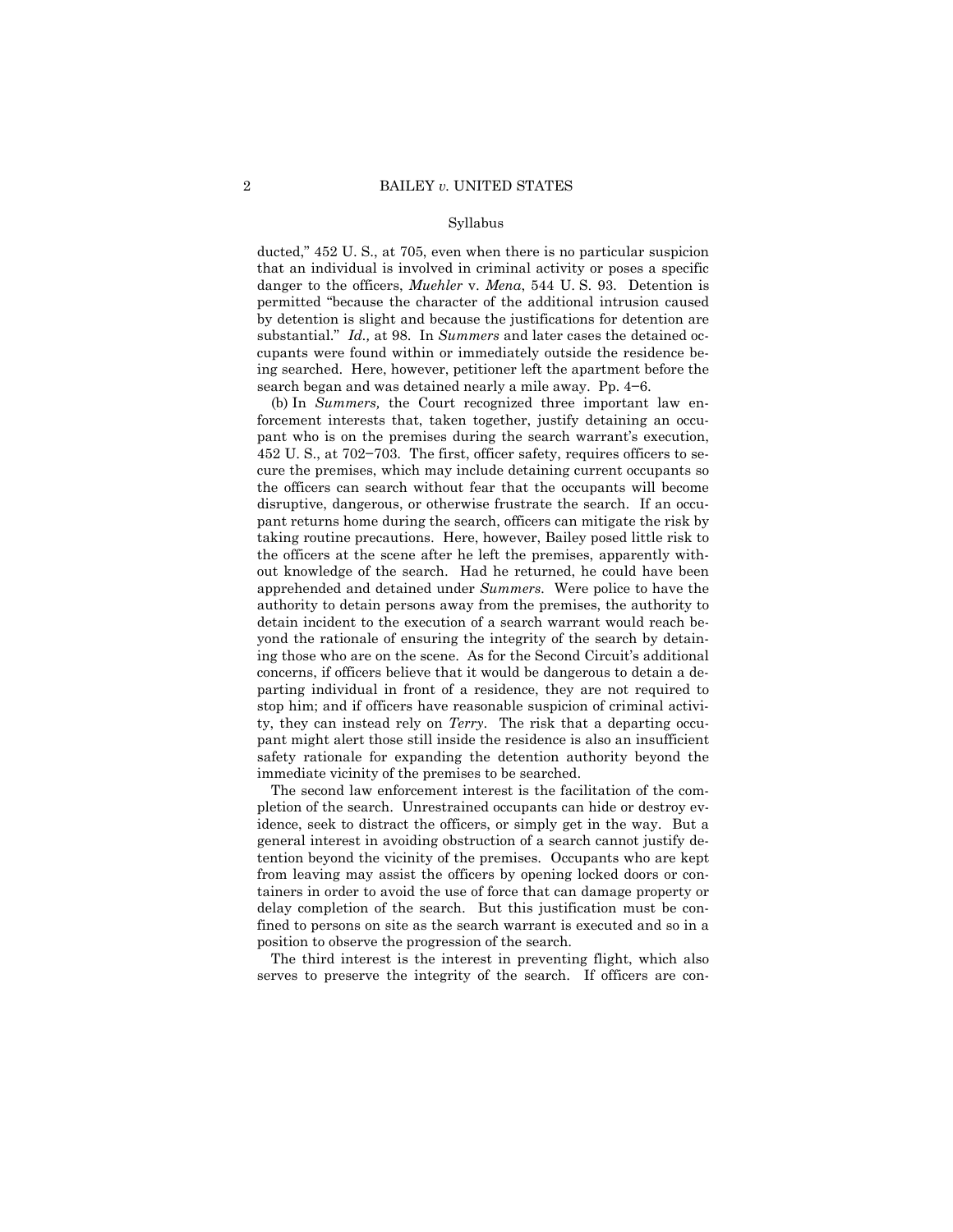#### Syllabus

cerned about flight in the event incriminating evidence is found, they might rush the search, causing unnecessary damage or compromising its careful execution. The need to prevent flight, however, if unbounded, might be used to argue for detention of any regular occupant regardless of his or her location at the time of the search, *e.g.*, detaining a suspect 10 miles away, ready to board a plane. Even if the detention of a former occupant away from the premises could facilitate a later arrest if incriminating evidence is discovered, "the mere fact that law enforcement may be made more efficient can never by itself justify disregard of the Fourth Amendment." *Mincey* v. *Arizona*, 437 U. S. 385, 393.

In sum, none of the three law enforcement interests identified in *Summers* applies with the same or similar force to the detention of recent occupants beyond the immediate vicinity of the premises to be searched. And each is also insufficient, on its own, to justify an expansion of the rule in *Summers* to permit the detention of a former occupant, wherever he may be found away from the scene of the search. Pp. 6–12.

(c) As recognized in *Summers,* the detention of a current occupant "represents only an incremental intrusion on personal liberty when the search of a home has been authorized by a valid warrant," 452 U. S., at 703, but an arrest of an individual away from his home involves an additional level of intrusiveness. A public detention, even if merely incident to a search, will resemble a full-fledged arrest and can involve the indignity of a compelled transfer back to the premises. P. 12.

 warrant ensures that the scope of the detention incident to a search (d) Limiting the rule in *Summers* to the area within which an occupant poses a real threat to the safe and efficient execution of a search is confined to its underlying justification. Because petitioner was detained at a point beyond any reasonable understanding of immediate vicinity, there is no need to further define that term here. Since detention is justified by the interests in executing a safe and efficient search, the decision to detain must be acted upon at the scene of the search and not at a later time in a more remote place. Pp. 13−15.

(e) The question whether stopping petitioner was lawful under *Terry* remains open on remand. P. 15.

652 F. 3d 197, reversed and remanded.

 LIA, J., filed a concurring opinion, in which GINSBURG and KAGAN, JJ., KENNEDY, J., delivered the opinion of the Court, in which ROBERTS, C. J., and SCALIA, GINSBURG, SOTOMAYOR, and KAGAN, JJ., joined. SCAjoined. BREYER, J., filed a dissenting opinion, in which THOMAS and ALITO, JJ., joined.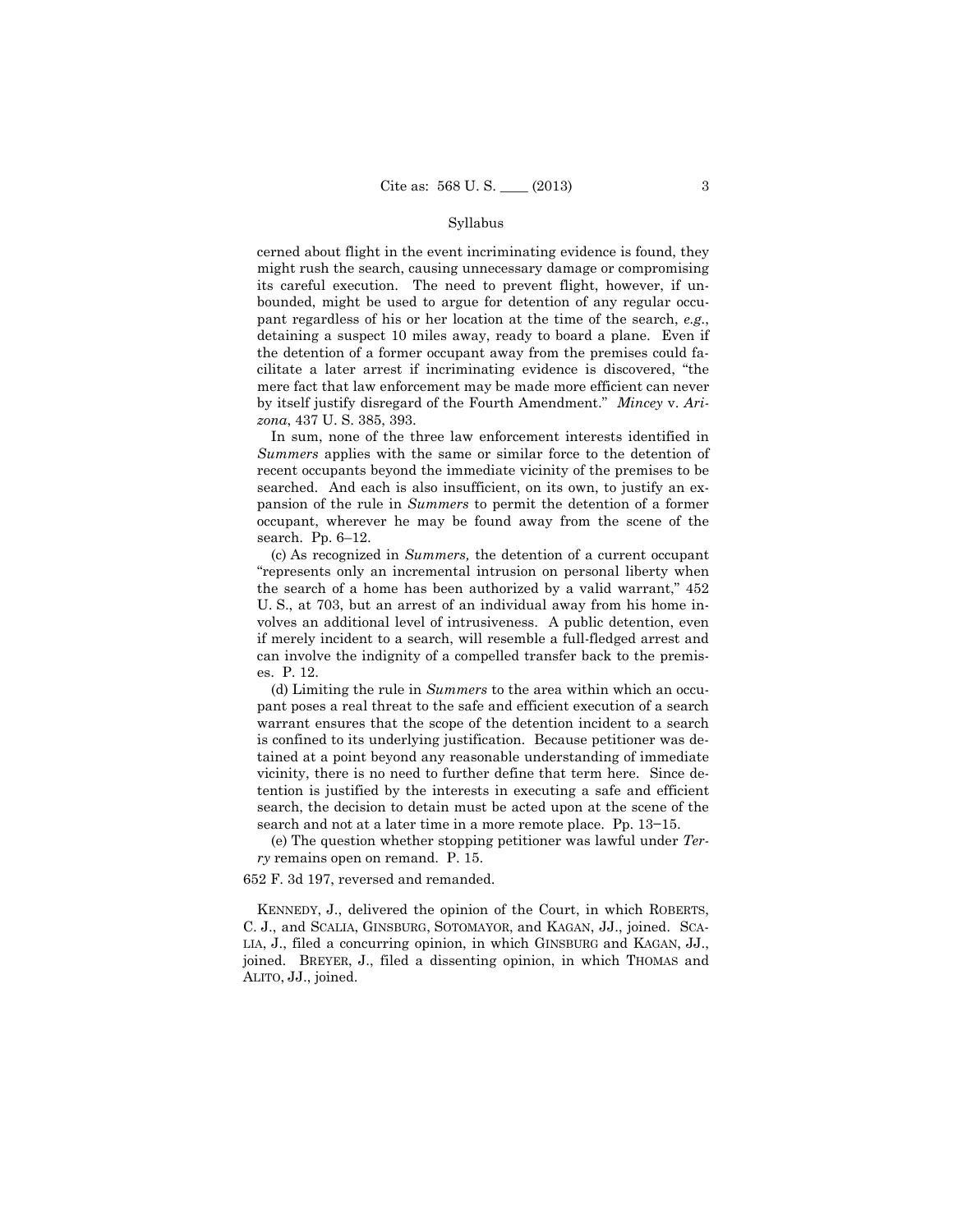preliminary print of the United States Reports. Readers are requested to notify the Reporter of Decisions, Supreme Court of the United States, Wash- ington, D. C. 20543, of any typographical or other formal errors, in order that corrections may be made before the preliminary print goes to press. NOTICE: This opinion is subject to formal revision before publication in the

#### $\frac{1}{2}$  , where  $\frac{1}{2}$ **SUPREME COURT OF THE UNITED STATES**

#### $\frac{1}{2}$  ,  $\frac{1}{2}$  ,  $\frac{1}{2}$  ,  $\frac{1}{2}$  ,  $\frac{1}{2}$  ,  $\frac{1}{2}$ No. 11–770

# **UNITED STATES** CHUNON L. BAILEY, AKA POLO, PETITIONER *v.*

# APPEALS FOR THE SECOND CIRCUIT UNITED STATES<br>ON WRIT OF CERTIORARI TO THE UNITED STATES COURT OF<br>APPEALS FOR THE SECOND CIRCUIT<br>[February 19, 2013]

#### JUSTICE KENNEDY delivered the opinion of the Court.

The Fourth Amendment guarantees the right to be free from unreasonable searches and seizures. A search may be of a person, a thing, or a place. So too a seizure may be of a person, a thing, or even a place. A search or a seizure may occur singly or in combination, and in differing sequence. In some cases the validity of one determines the validity of the other. The instant case involves the search of a place (an apartment dwelling) and the seizure of a person. But here, though it is acknowledged that the search was lawful, it does not follow that the seizure was lawful as well. The seizure of the person is quite in question. The issue to be resolved is whether the seizure of the person was reasonable when he was stopped and detained at some distance away from the premises to be searched when the only justification for the detention was to ensure the safety and efficacy of the search.

# I

# A

At 8:45 p.m. on July 28, 2005, local police obtained a warrant to search a residence for a .380-caliber handgun.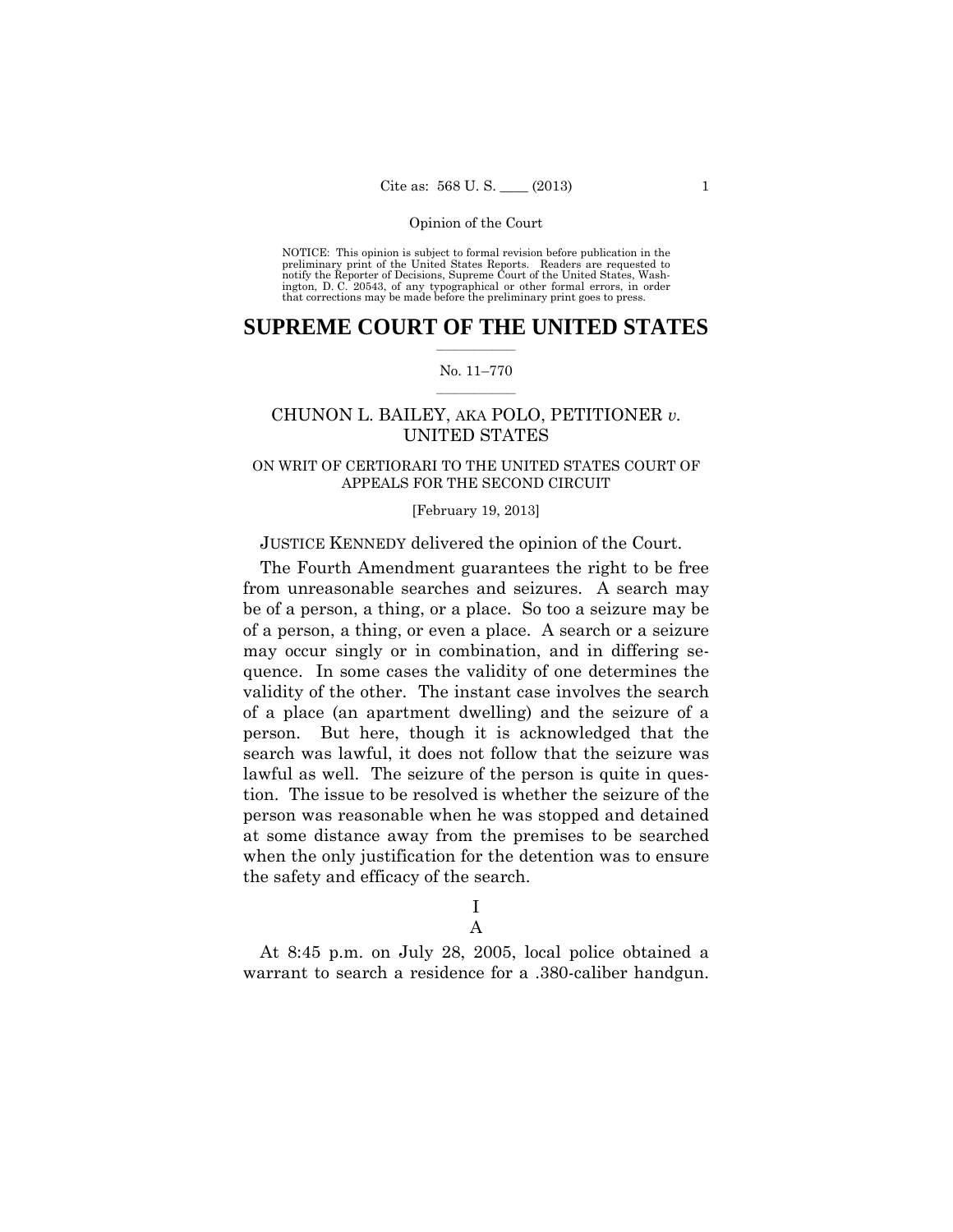#### 2 BAILEY *v.* UNITED STATES

#### Opinion of the Court

The residence was a basement apartment at 103 Lake Drive, in Wyandanch, New York. A confidential informant had told police he observed the gun when he was at the apartment to purchase drugs from "a heavy set black male with short hair" known as "Polo." App. 16–26. As the search unit began preparations for executing the warrant, two officers, Detectives Richard Sneider and Richard Gorbecki, were conducting surveillance in an unmarked car outside the residence. About 9:56 p.m., Sneider and Gorbecki observed two men—later identified as petitioner Chunon Bailey and Bryant Middleton—leave the gated area above the basement apartment and enter a car parked in the driveway. Both matched the general physical description of "Polo" provided by the informant. There was no indication that the men were aware of the officers' presence or had any knowledge of the impending search. The detectives watched the car leave the driveway. They waited for it to go a few hundred yards down the street and followed. The detectives informed the search team of their intent to follow and detain the departing occupants. The search team then executed the search warrant at the apartment.

Detectives Sneider and Gorbecki tailed Bailey's car for about a mile—and for about five minutes—before pulling the vehicle over in a parking lot by a fire station. They ordered Bailey and Middleton out of the car and did a patdown search of both men. The officers found no weapons but discovered a ring of keys in Bailey's pocket. Bailey identified himself and said he was coming from his home at 103 Lake Drive. His driver's license, however, showed his address as Bayshore, New York, the town where the confidential informant told the police the suspect, "Polo," used to live. *Id*., at 89. Bailey's passenger, Middleton, said Bailey was giving him a ride home and confirmed they were coming from Bailey's residence at 103 Lake Drive. The officers put both men in handcuffs. When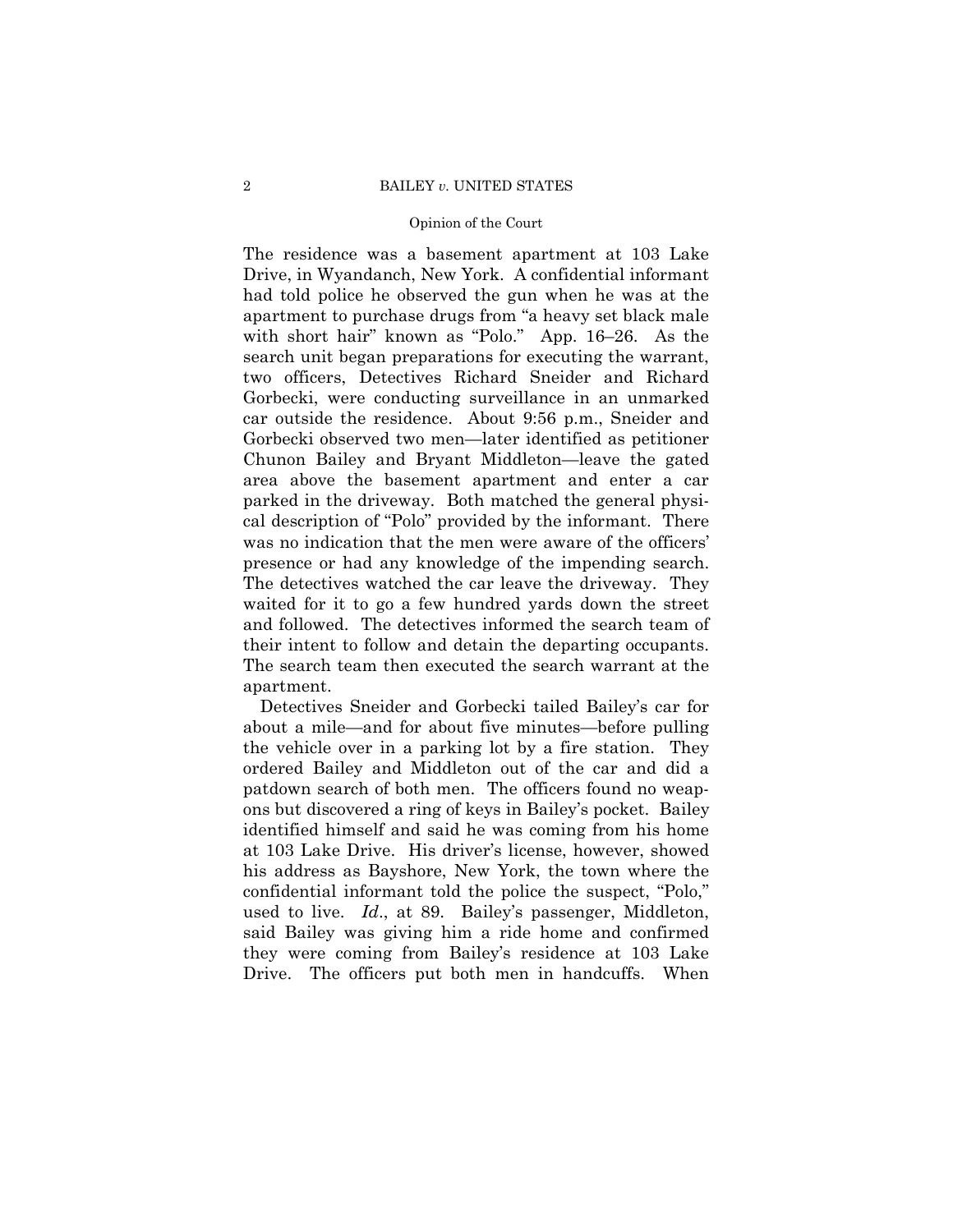Bailey asked why, Gorbecki stated that they were being detained incident to the execution of a search warrant at 103 Lake Drive. Bailey responded: "I don't live there. Anything you find there ain't mine, and I'm not cooperating with your investigation." *Id*., at 57, 77.

The detectives called for a patrol car to take Bailey and Middleton back to the Lake Drive apartment. Detective Sneider drove the unmarked car back, while Detective Gorbecki used Bailey's set of keys to drive Bailey's car back to the search scene. By the time the group returned to 103 Lake Drive, the search team had discovered a gun and drugs in plain view inside the apartment. Bailey and Middleton were placed under arrest, and Bailey's keys were seized incident to the arrest. Officers later discovered that one of Bailey's keys opened the door of the basement apartment.

#### B

Bailey was charged with three federal offenses: possession of cocaine with intent to distribute, in violation of 21 U. S. C.  $\S$ §841(a)(1) and (b)(1)(B)(iii); possession of a firearm by a felon, in violation of 18 U.S.C.  $\S 922(g)(1)$ ; and possession of a firearm in furtherance of a drug-trafficking offense, in violation of  $\S 924(c)(1)(A)(i)$ . At trial Bailey moved to suppress the apartment key and the statements he made when stopped by Detectives Sneider and Gorbecki. That evidence, Bailey argued, derived from an unreasonable seizure. After an evidentiary hearing the United States District Court for the Eastern District of New York denied the motion to suppress. The District Court held that Bailey's detention was permissible under *Michigan* v. *Summers*, 452 U. S. 692 (1981), as a detention incident to the execution of a search warrant. In the alternative, it held that Bailey's detention was lawful as an investigatory detention supported by reasonable suspicion under *Terry* v. *Ohio*, 392 U. S. 1 (1968). After a trial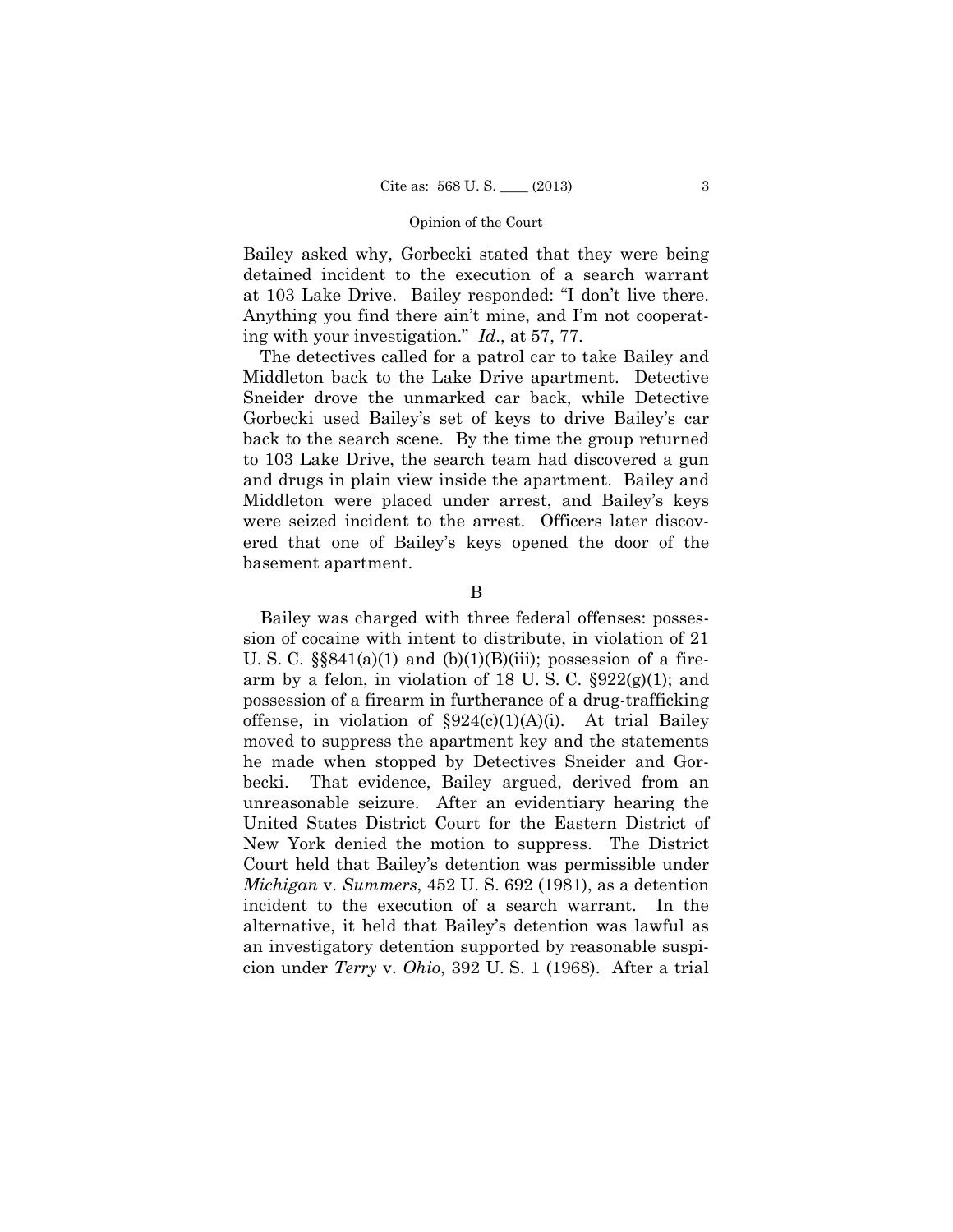the jury found Bailey guilty on all three counts.

The Court of Appeals for the Second Circuit ruled that Bailey's detention was proper and affirmed denial of the suppression motion. It interpreted this Court's decision in *Summers* to "authoriz[e] law enforcement to detain the occupant of premises subject to a valid search warrant when that person is seen leaving those premises and the detention is effected *as soon as reasonably practicable*." 652 F. 3d 197, 208 (2011). Having found Bailey's detention justified under *Summers*, the Court of Appeals did not address the District Court's alternative holding that the stop was permitted under *Terry*.

The Federal Courts of Appeals have reached differing conclusions as to whether *Michigan* v. *Summers* justifies the detention of occupants beyond the immediate vicinity of the premises covered by a search warrant. This Court granted certiorari to address the question. 566 U. S. \_\_\_ (2012).

# II

The Fourth Amendment, applicable through the Fourteenth Amendment to the States, provides: "The right of the people to be secure in their persons . . . against unreasonable searches and seizures, shall not be violated, and no Warrants shall issue, but upon probable cause . . . particularly describing the place to be searched, and the persons or things to be seized." This Court has stated "the general rule that Fourth Amendment seizures are 'reasonable' only if based on probable cause" to believe that the individual has committed a crime. *Dunaway* v. *New York*, 442 U. S. 200, 213 (1979). The standard of probable cause, with "roots that are deep in our history," *Henry* v. *United States*, 361 U. S. 98, 100 (1959), "represent[s] the accumulated wisdom of precedent and experience as to the minimum justification necessary to make the kind of intrusion involved in an arrest 'reasonable' under the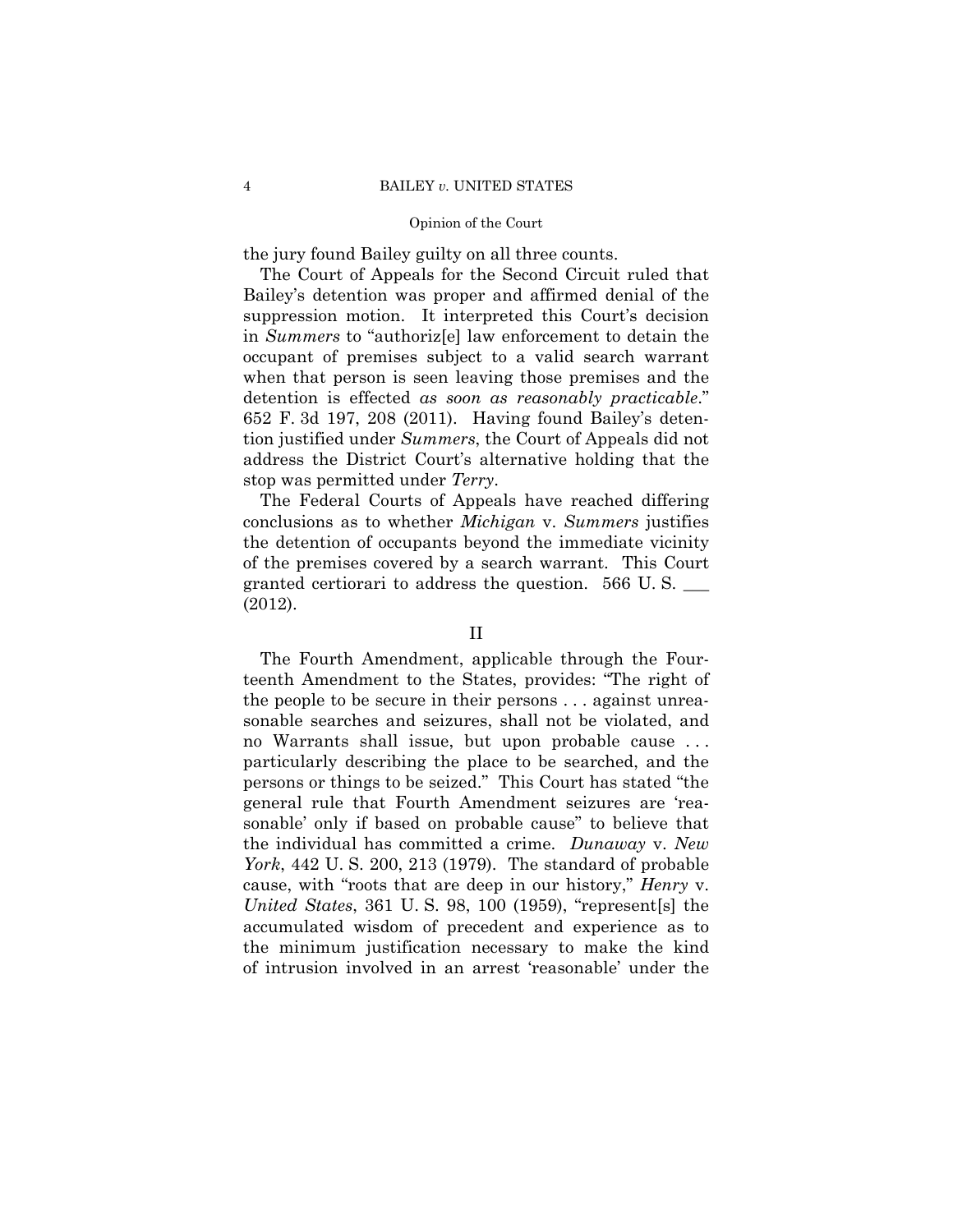Fourth Amendment." *Dunaway*, *supra*, at 208.

Within the framework of these fundamental rules there is some latitude for police to detain where "the intrusion on the citizen's privacy 'was so much less severe' than that involved in a traditional arrest that 'the opposing interests in crime prevention and detection and in the police officer's safety' could support the seizure as reasonable." *Summers*, *supra,* at 697–698 (quoting *Dunaway*, *supra*, at 209); see also *Terry*, *supra,* at 27 (holding that a police officer who has reasonable suspicion of criminal activity may conduct a brief investigative stop).

In *Summers*, the Court defined an important category of cases in which detention is allowed without probable cause to arrest for a crime. It permitted officers executing a search warrant "to detain the occupants of the premises while a proper search is conducted." 452 U.S., at 705. The rule in *Summers* extends farther than some earlier exceptions because it does not require law enforcement to have particular suspicion that an individual is involved in criminal activity or poses a specific danger to the officers. *Muehler* v. *Mena*, 544 U. S. 93 (2005). In *Muehler*, applying the rule in *Summers*, the Court stated: "An officer's authority to detain incident to a search is categorical; it does not depend on the 'quantum of proof justifying detention or the extent of the intrusion to be imposed by the seizure.'" 544 U. S., at 98 (quoting *Summers*, *supra,* at 705, n. 19). The rule announced in *Summers* allows detention incident to the execution of a search warrant "because the character of the additional intrusion caused by detention is slight and because the justifications for detention are substantial." *Muehler*, *supra*, at 98.

In *Summers* and later cases the occupants detained were found within or immediately outside a residence at the moment the police officers executed the search warrant. In *Summers*, the defendant was detained on a walk leading down from the front steps of the house. See Tr. of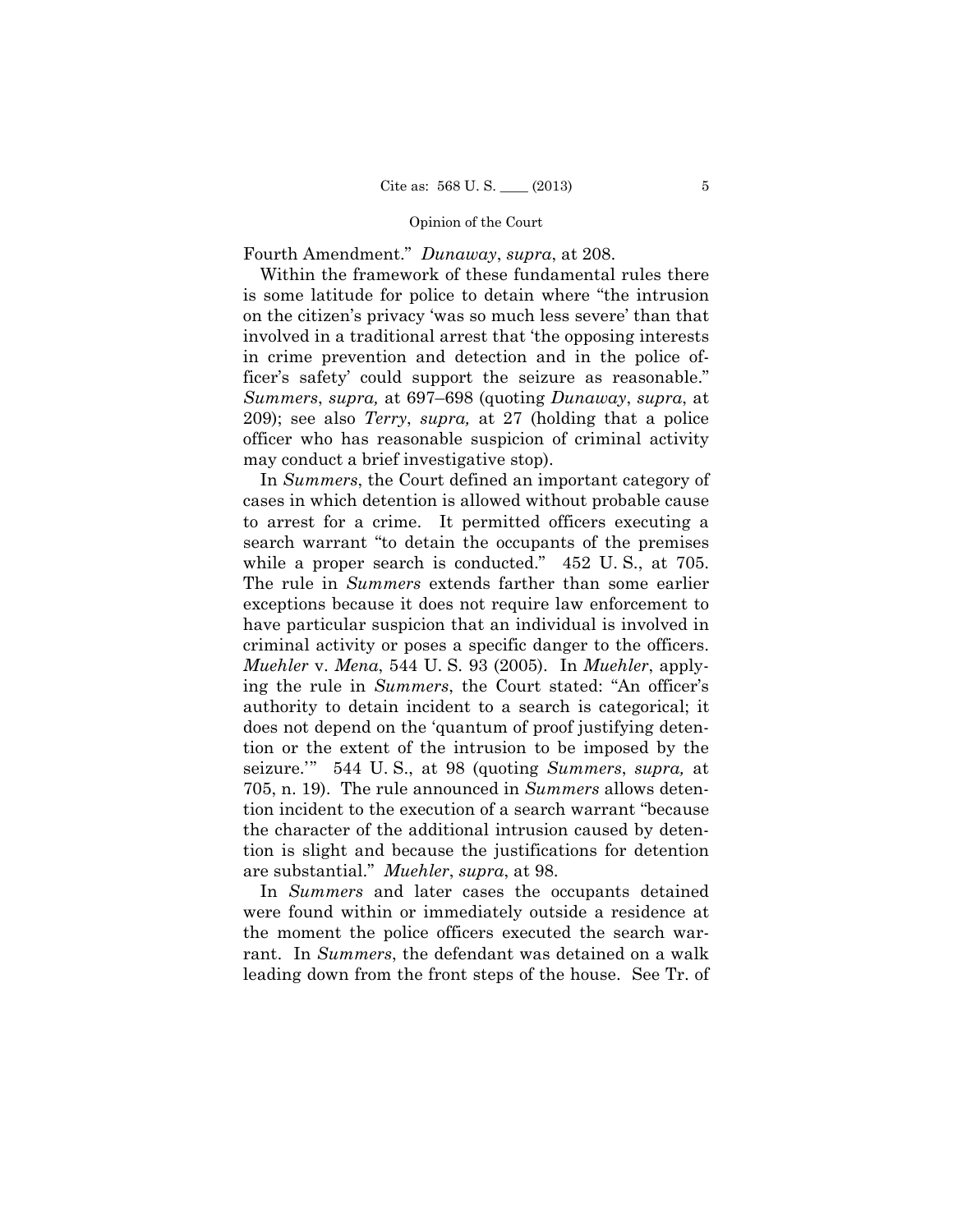#### 6 BAILEY *v.* UNITED STATES

#### Opinion of the Court

Oral Arg. in O. T. 1980, No. 79–1794, pp. 41–42; see also *Muehler*, *supra*, at 96 (detention of occupant in adjoining garage); *Los Angeles County* v. *Rettele*, 550 U. S. 609, 611 (2007) (*per curiam*) (detention of occupants in bedroom). Here, however, petitioner left the apartment before the search began; and the police officers waited to detain him until he was almost a mile away. The issue is whether the reasoning in *Summers* can justify detentions beyond the immediate vicinity of the premises being searched. An exception to the Fourth Amendment rule prohibiting detention absent probable cause must not diverge from its purpose and rationale. See *Florida* v. *Royer*, 460 U. S. 491, 500 (1983) (plurality opinion) ("The scope of the detention must be carefully tailored to its underlying justification"). It is necessary, then, to discuss the reasons for the rule explained in *Summers* to determine if its rationale extends to a detention like the one here.

#### A

In *Summers*, the Court recognized three important law enforcement interests that, taken together, justify the detention of an occupant who is on the premises during the execution of a search warrant: officer safety, facilitating the completion of the search, and preventing flight. 452 U. S., at 702–703.

1

The first interest identified in *Summers* was "the interest in minimizing the risk of harm to the officers." *Id*., at 702. There the Court held that "the execution of a warrant to search for narcotics is the kind of transaction that may give rise to sudden violence or frantic efforts to conceal or destroy evidence," and "[t]he risk of harm to both the police and the occupants is minimized if the officers routinely exercise unquestioned command of the situation." *Id*., at 702–703.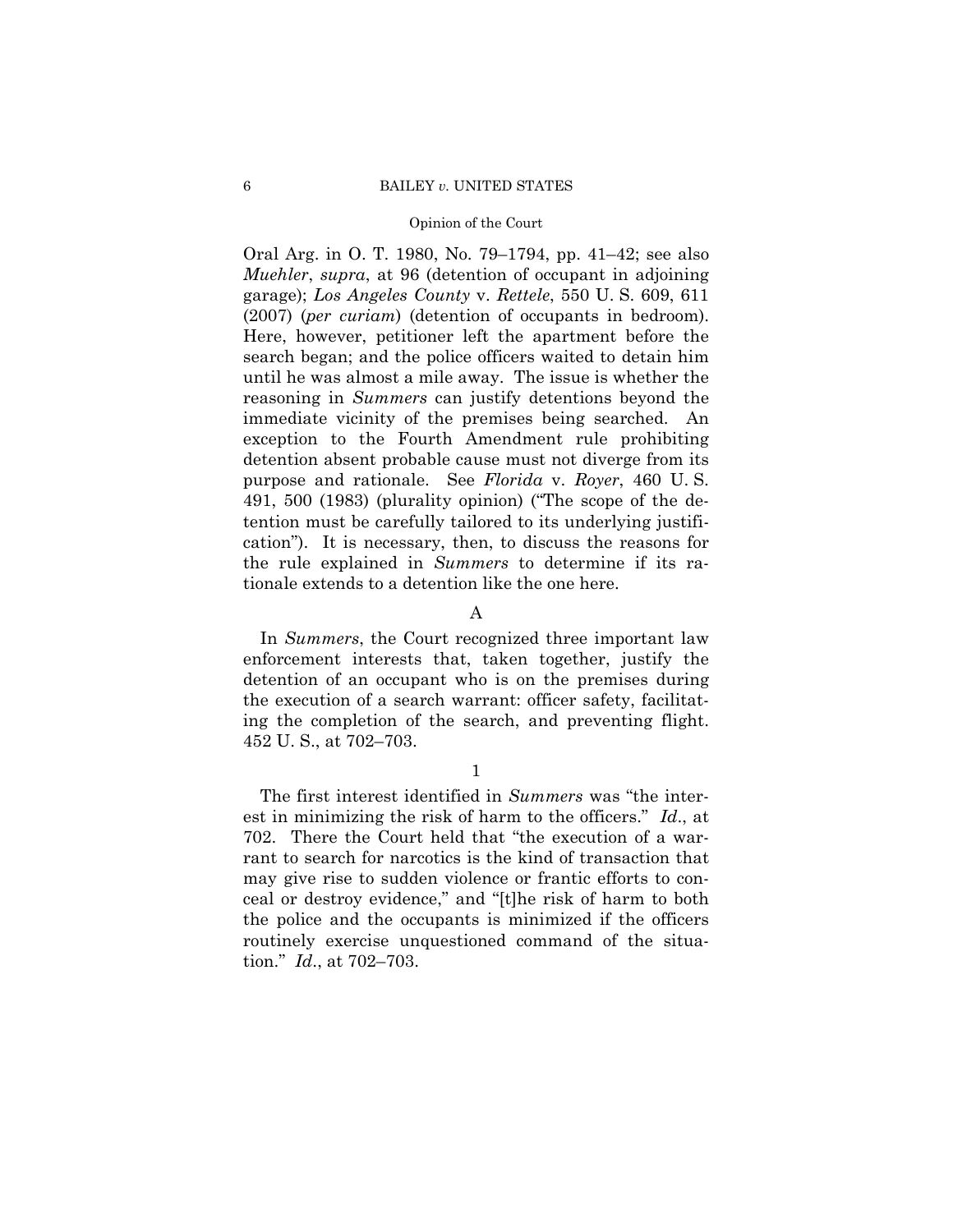When law enforcement officers execute a search warrant, safety considerations require that they secure the premises, which may include detaining current occupants. By taking "unquestioned command of the situation," *id*., at 703, the officers can search without fear that occupants, who are on the premises and able to observe the course of the search, will become disruptive, dangerous, or otherwise frustrate the search.

After *Summers*, this Court decided *Muehler* v. *Mena.* The reasoning and conclusions in *Muehler* in applying the *Summers* rule go quite far in allowing seizure and detention of persons to accommodate the necessities of a search. There, the person detained and held in handcuffs was not suspected of the criminal activity being investigated; but, the Court held, she could be detained nonetheless, to secure the premises while the search was underway. The "safety risk inherent in executing a search warrant for weapons was sufficient to justify the use of handcuffs, [and] the need to detain multiple occupants made the use of handcuffs all the more reasonable." 544 U. S., at 100. While the Court in *Muehler* did remand for consideration of whether the detention there—alleged to have been two or three hours—was necessary in light of all the circumstances, the fact that so prolonged a detention indeed might have been permitted illustrates the far-reaching authority the police have when the detention is made at the scene of the search. This in turn counsels caution before extending the power to detain persons stopped or apprehended away from the premises where the search is being conducted.

It is likely, indeed almost inevitable in the case of a resident, that an occupant will return to the premises at some point; and this might occur when the officers are still conducting the search. Officers can and do mitigate that risk, however, by taking routine precautions, for instance by erecting barricades or posting someone on the perime-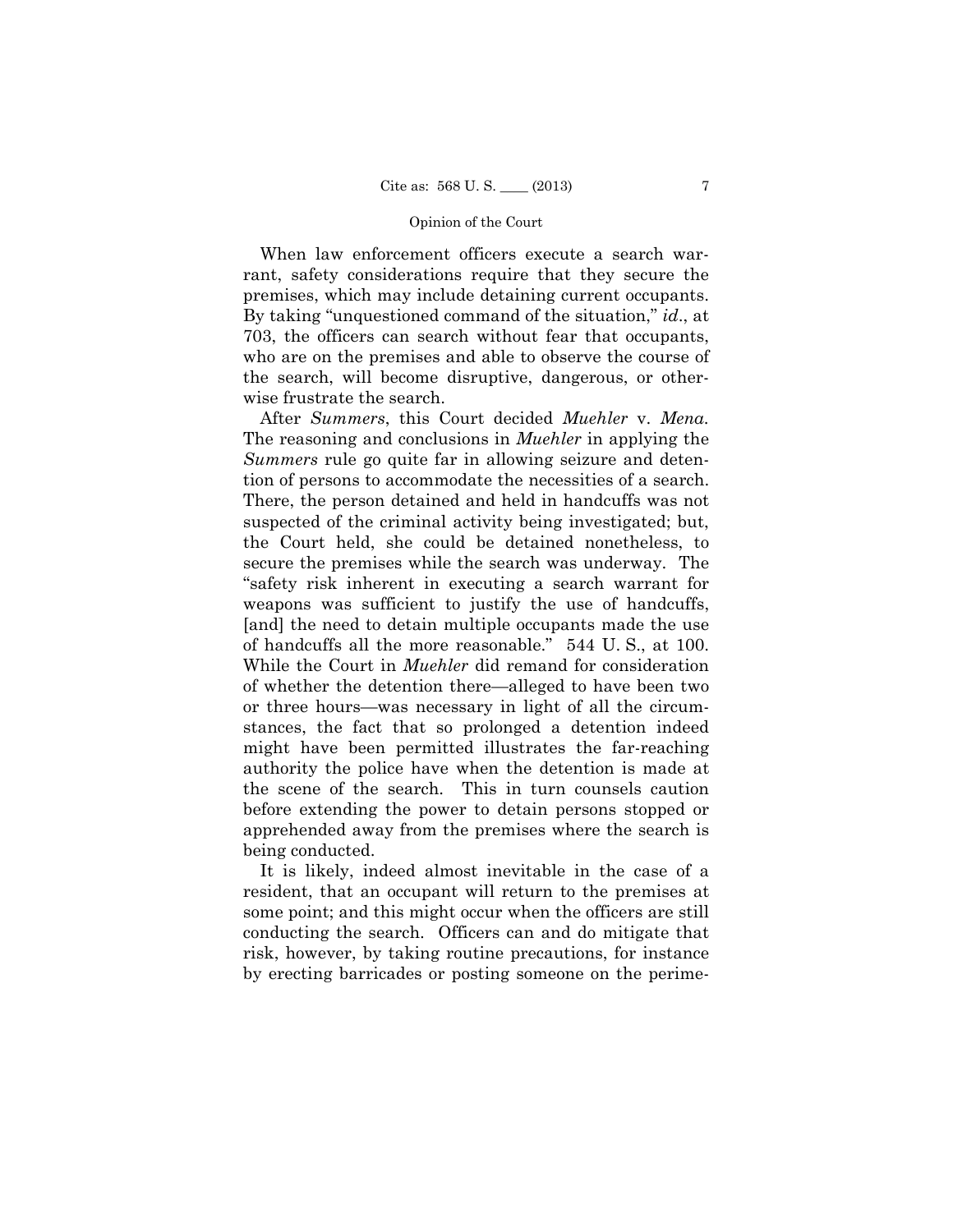#### 8 BAILEY *v*. UNITED STATES

#### Opinion of the Court

ter or at the door. In the instant case Bailey had left the premises, apparently without knowledge of the search. He posed little risk to the officers at the scene. If Bailey had rushed back to his apartment, the police could have apprehended and detained him under *Summers*. There is no established principle, however, that allows the arrest of anyone away from the premises who is likely to return.

The risk, furthermore, that someone could return home during the execution of a search warrant is not limited to occupants who depart shortly before the start of a search. The risk that a resident might return home, either for reasons unrelated to the search or after being alerted by someone at the scene, exists whether he left five minutes or five hours earlier. Unexpected arrivals by occupants or other persons accustomed to visiting the premises might occur in many instances. Were police to have the authority to detain those persons away from the premises, the authority to detain incident to the execution of a search warrant would reach beyond the rationale of ensuring the integrity of the search by detaining those who are in fact on the scene.

The Court of Appeals relied on an additional safety consideration. It concluded that limiting the application of the authority to detain to the immediate vicinity would put law enforcement officers in a dilemma. They would have to choose between detaining an individual immediately (and risk alerting occupants still inside) or allowing the individual to leave (and risk not being able to arrest him later if incriminating evidence were discovered). 652 F. 3d, at 205–206. Although the danger of alerting occupants who remain inside may be of real concern in some instances, as in the case when a no-knock warrant has been issued, this safety rationale rests on the false premise that a detention must take place. If the officers find that it would be dangerous to detain a departing individual in front of a residence, they are not required to stop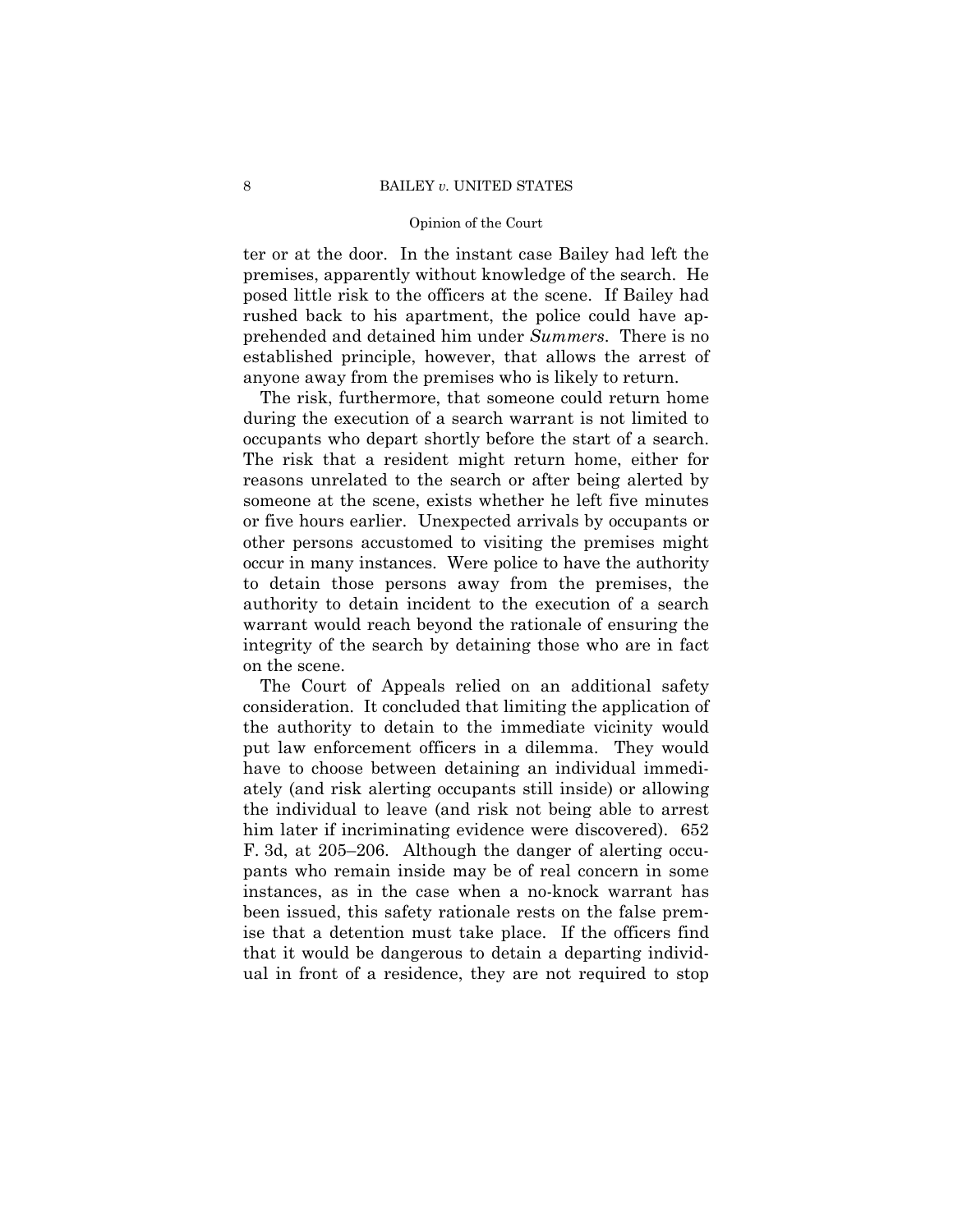him. And, where there are grounds to believe the departing occupant is dangerous, or involved in criminal activity, police will generally not need *Summers* to detain him at least for brief questioning, as they can rely instead on *Terry*.

The risk that a departing occupant might notice the police surveillance and alert others still inside the residence is also an insufficient safety rationale to justify expanding the existing categorical authority to detain so that it extends beyond the immediate vicinity of the premises to be searched. If extended in this way the rationale would justify detaining anyone in the neighborhood who could alert occupants that the police are outside, all without individualized suspicion of criminal activity or connection to the residence to be searched. This possibility demonstrates why it is necessary to confine the *Summers*  rule to those who are present when and where the search is being conducted.

2

The second law enforcement interest relied on in *Summers* was that "the orderly completion of the search may be facilitated if the occupants of the premises are present." 452 U. S., at 703. This interest in efficiency derives from distinct, but related, concerns.

If occupants are permitted to wander around the premises, there is the potential for interference with the execution of the search warrant. They can hide or destroy evidence, seek to distract the officers, or simply get in the way. Those risks are not presented by an occupant who departs beforehand. So, in this case, after Bailey drove away from the Lake Drive apartment, he was not a threat to the proper execution of the search. Had he returned, officers would have been free to detain him at that point. A general interest in avoiding obstruction of a search, however, cannot justify detention beyond the vicinity of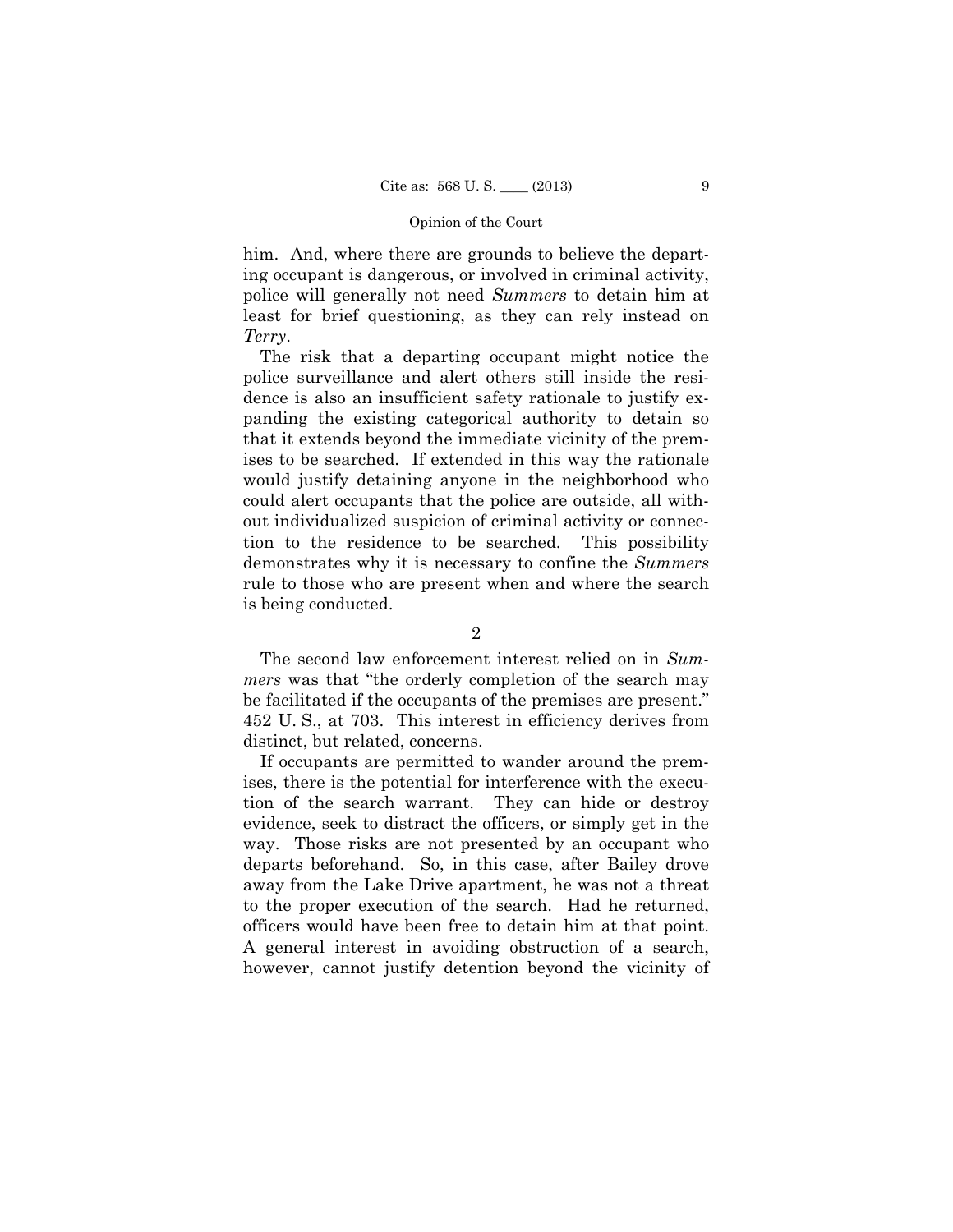the premises to be searched.

*Summers* also noted that occupants can assist the officers. Under the reasoning in *Summers*, the occupants' "self-interest may induce them to open locked doors or locked containers to avoid the use of force that is not only damaging to property but may also delay the completion of the task at hand." *Ibid*. This justification must be confined to those persons who are on site and so in a position, when detained, to at once observe the progression of the search; and it would have no limiting principle were it to be applied to persons beyond the premises of the search. Here, it appears the police officers decided to wait until Bailey had left the vicinity of the search before detaining him. In any event it later became clear to the officers that Bailey did not wish to cooperate. See App. 57, 77 ("I don't live there. Anything you find there ain't mine, and I'm not cooperating with your investigation"). And, by the time the officers brought Bailey back to the apartment, the search team had discovered contraband. Bailey's detention thus served no purpose in ensuring the efficient completion of the search.

3

The third law enforcement interest addressed in *Summers* was the "the legitimate law enforcement interest in preventing flight in the event that incriminating evidence is found." 452 U. S., at 702. The proper interpretation of this language, in the context of *Summers* and in the broader context of the reasonableness standard that must govern and inform the detention incident to a search, is that the police can prohibit an occupant from leaving the scene of the search. As with the other interests identified in *Summers*, this justification serves to preserve the integrity of the search by controlling those persons who are on the scene. If police officers are concerned about flight, and have to keep close supervision of occupants who are not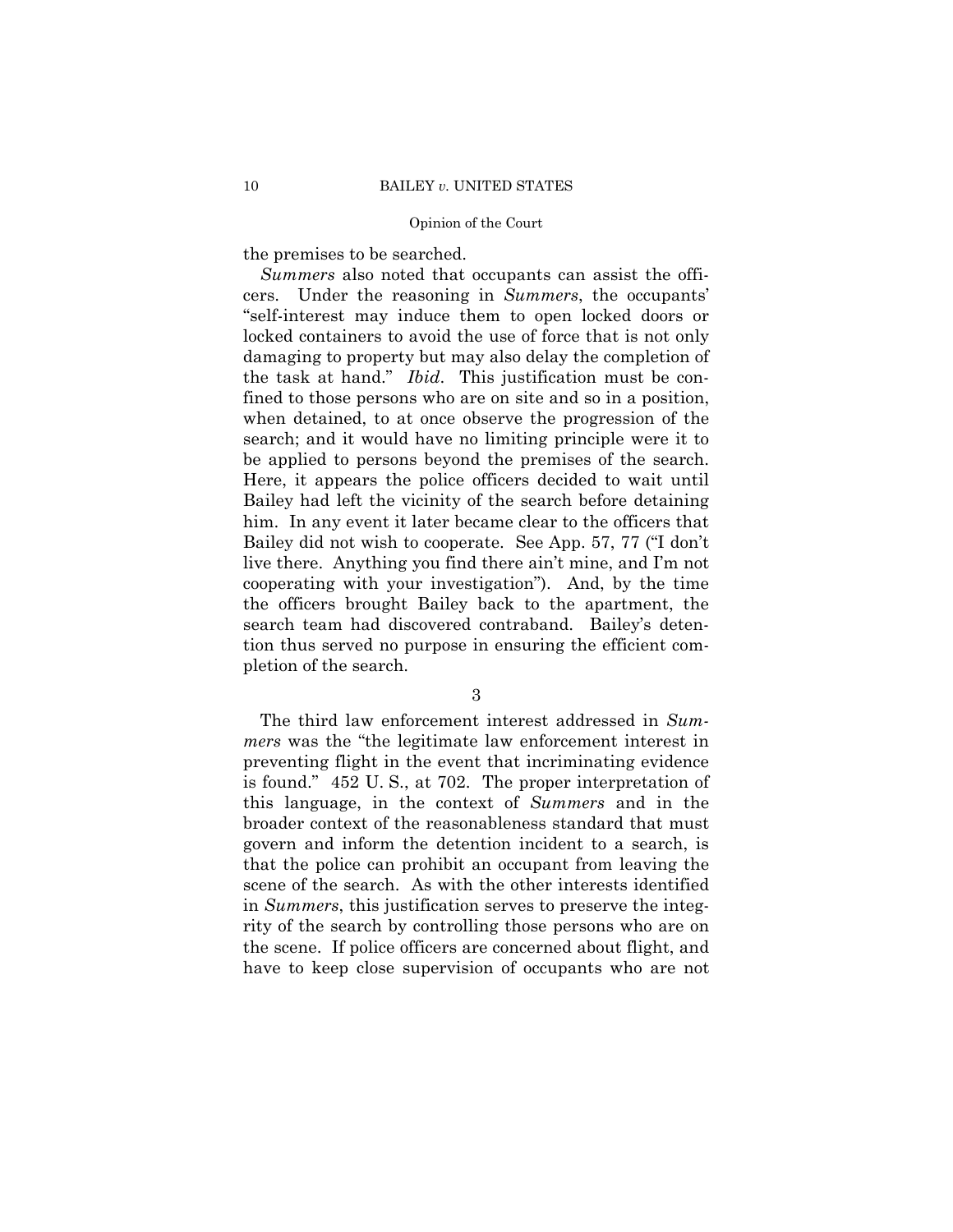restrained, they might rush the search, causing unnecessary damage to property or compromising its careful execution. Allowing officers to secure the scene by detaining those present also prevents the search from being impeded by occupants leaving with the evidence being sought or the means to find it.

 yond the immediate vicinity of the premises to be searched. The concern over flight is not because of the danger of flight itself but because of the damage that potential flight can cause to the integrity of the search. This interest does not independently justify detention of an occupant be-The need to prevent flight, if unbounded, might be used to argue for detention, while a search is underway, of any regular occupant regardless of his or her location at the time of the search. If not circumscribed, the rationale of preventing flight would justify, for instance, detaining a suspect who is 10 miles away, ready to board a plane. The interest in preventing escape from police cannot extend this far without undermining the usual rules for arrest based on probable cause or a brief stop for questioning under standards derived from *Terry*. Even if the detention of a former occupant away from the premises could facilitate a later arrest should incriminating evidence be discovered, "the mere fact that law enforcement may be made more efficient can never by itself justify disregard of the Fourth Amendment." *Mincey* v. *Arizona*, 437 U. S. 385, 393 (1978).

In sum, of the three law enforcement interests identified to justify the detention in *Summers*, none applies with the same or similar force to the detention of recent occupants beyond the immediate vicinity of the premises to be searched. Any of the individual interests is also insufficient, on its own, to justify an expansion of the rule in *Summers* to permit the detention of a former occupant, wherever he may be found away from the scene of the search. This would give officers too much discretion. The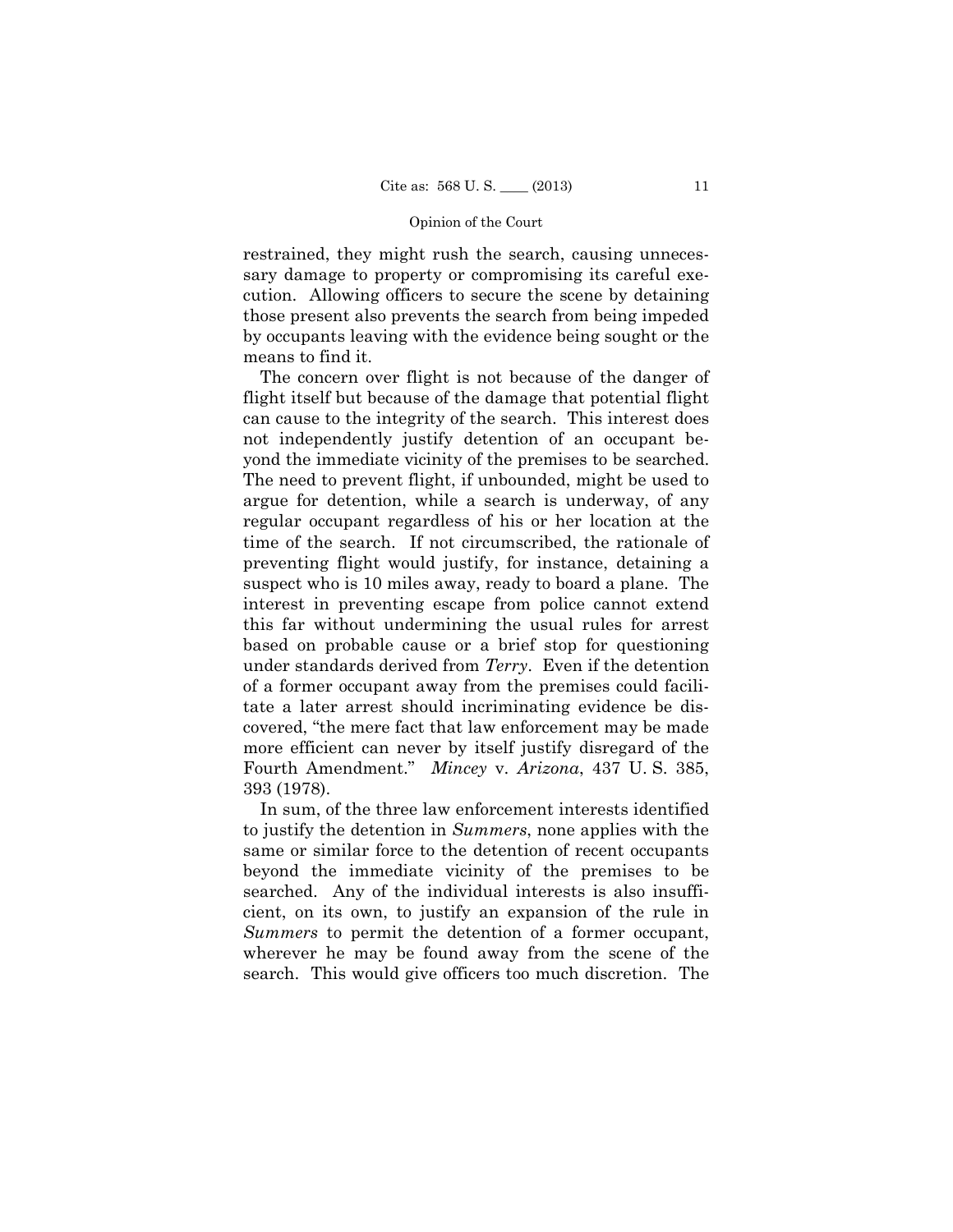categorical authority to detain incident to the execution of a search warrant must be limited to the immediate vicinity of the premises to be searched.

#### B

In *Summers*, the Court recognized the authority to detain occupants incident to the execution of a search warrant not only in light of the law enforcement interests at stake but also because the intrusion on personal liberty was limited. The Court held detention of a current occupant "represents only an incremental intrusion on personal liberty when the search of a home has been authorized by a valid warrant." 452 U. S., at 703. Because the detention occurs in the individual's own home, "it could add only minimally to the public stigma associated with the search itself and would involve neither the inconvenience nor the indignity associated with a compelled visit to the police station." *Id*., at 702.

Where officers arrest an individual away from his home, however, there is an additional level of intrusiveness. A public detention, even if merely incident to a search, will resemble a full-fledged arrest. As demonstrated here, detention beyond the immediate vicinity can involve an initial detention away from the scene and a second detention at the residence. In between, the individual will suffer the additional indignity of a compelled transfer back to the premises, giving all the appearances of an arrest. The detention here was more intrusive than a usual detention at the search scene. Bailey's car was stopped; he was ordered to step out and was detained in full public view; he was handcuffed, transported in a marked patrol car, and detained further outside the apartment. These facts illustrate that detention away from a premises where police are already present often will be more intrusive than detentions at the scene.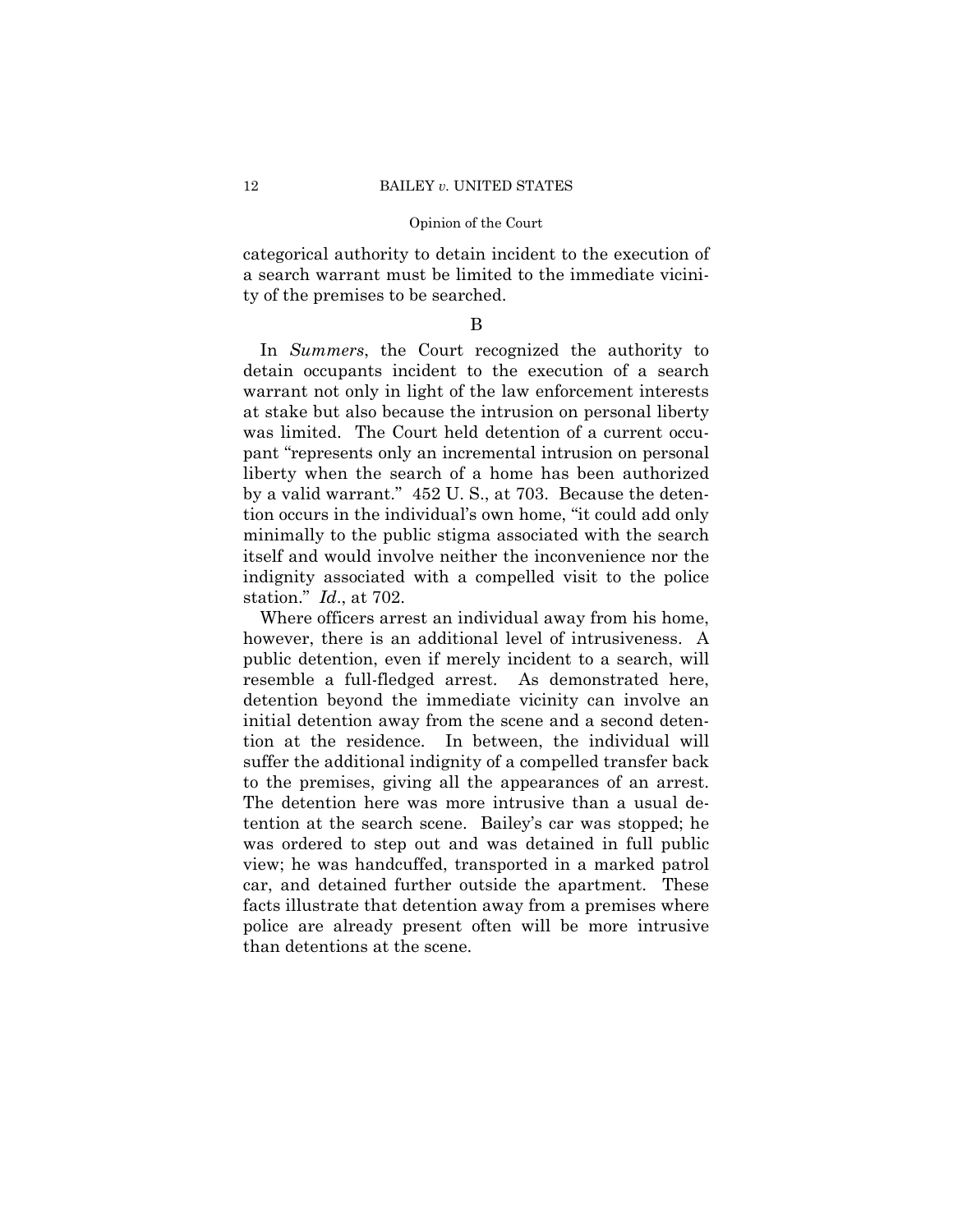$\mathcal{C}$ 

*Summers* recognized that a rule permitting the detention of occupants on the premises during the execution of a search warrant, even absent individualized suspicion, was reasonable and necessary in light of the law enforcement interests in conducting a safe and efficient search. Because this exception grants substantial authority to police officers to detain outside of the traditional rules of the Fourth Amendment, it must be circumscribed.

A spatial constraint defined by the immediate vicinity of the premises to be searched is therefore required for detentions incident to the execution of a search warrant. The police action permitted here—the search of a residence—has a spatial dimension, and so a spatial or geographical boundary can be used to determine the area within which both the search and detention incident to that search may occur. Limiting the rule in *Summers* to the area in which an occupant poses a real threat to the safe and efficient execution of a search warrant ensures that the scope of the detention incident to a search is confined to its underlying justification. Once an occupant is beyond the immediate vicinity of the premises to be searched, the search-related law enforcement interests are diminished and the intrusiveness of the detention is more severe.

Here, petitioner was detained at a point beyond any reasonable understanding of the immediate vicinity of the premises in question; and so this case presents neither the necessity nor the occasion to further define the meaning of immediate vicinity. In closer cases courts can consider a number of factors to determine whether an occupant was detained within the immediate vicinity of the premises to be searched, including the lawful limits of the premises, whether the occupant was within the line of sight of his dwelling, the ease of reentry from the occupant's location, and other relevant factors.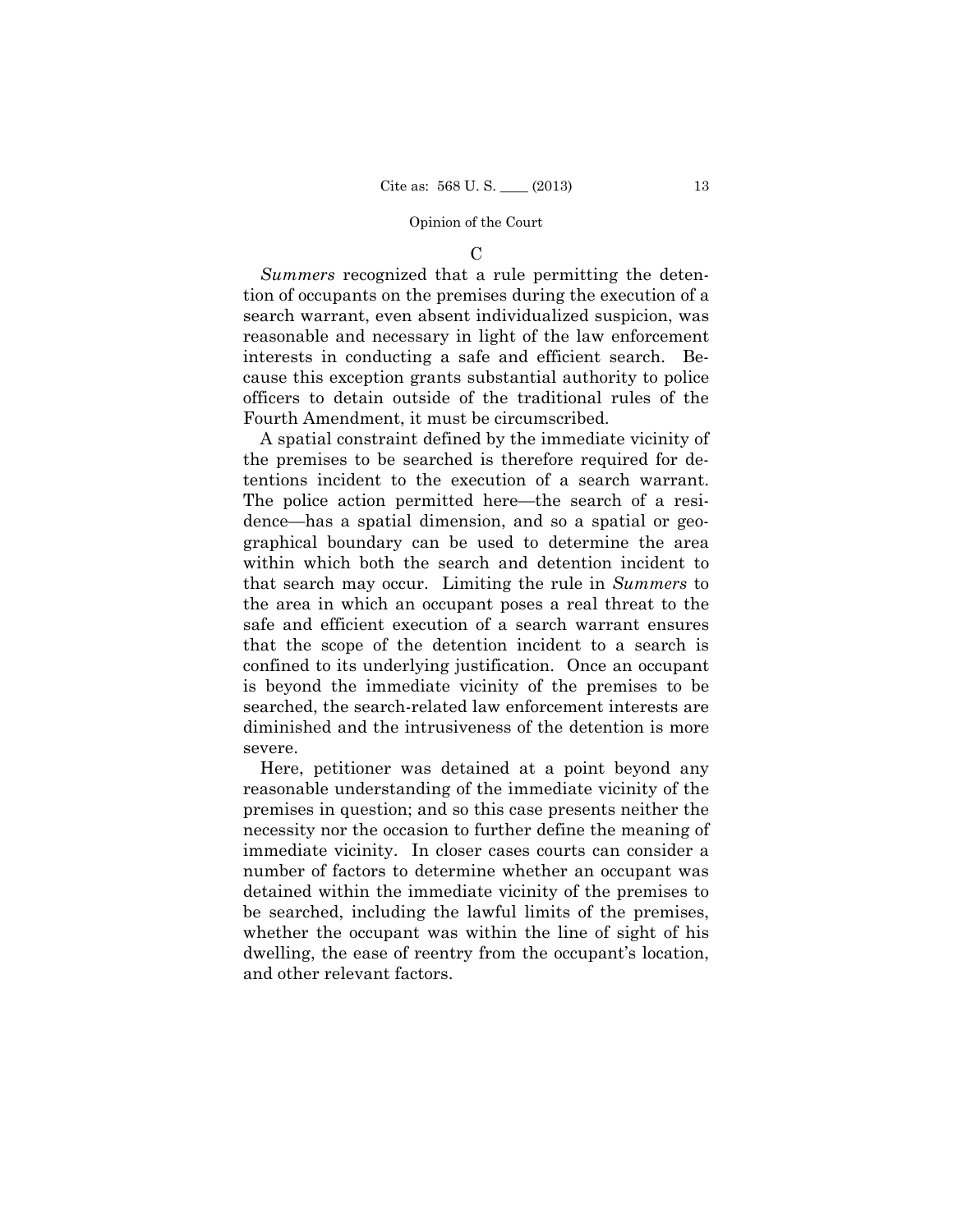Confining an officer's authority to detain under *Summers* to the immediate vicinity of a premises to be searched is a proper limit because it accords with the rationale of the rule. The rule adopted by the Court of Appeals here, allowing detentions of a departed occupant "as soon as reasonably practicable," departs from the spatial limit that is necessary to confine the rule in light of the substantial intrusions on the liberty of those detained.

Because detention is justified by the interests in executing a safe and efficient search, the decision to detain must be acted upon at the scene of the search and not at a later time in a more remote place. If officers elect to defer the detention until the suspect or departing occupant leaves the immediate vicinity, the lawfulness of detention is controlled by other standards, including, of course, a brief stop for questioning based on reasonable suspicion under *Terry* or an arrest based on probable cause. A suspect's particular actions in leaving the scene, including whether he appears to be armed or fleeing with the evidence sought, and any information the officers acquire from those who are conducting the search, including information that incriminating evidence has been discovered, will bear, of course, on the lawfulness of a later stop or detention. For example, had the search team radioed Detectives Sneider and Gorbecki about the gun and drugs discovered in the Lake Drive apartment as the officers stopped Bailey and Middleton, this may have provided them with probable cause for an arrest.

### III

Detentions incident to the execution of a search warrant are reasonable under the Fourth Amendment because the limited intrusion on personal liberty is outweighed by the special law enforcement interests at stake. Once an individual has left the immediate vicinity of a premises to be searched, however, detentions must be justified by some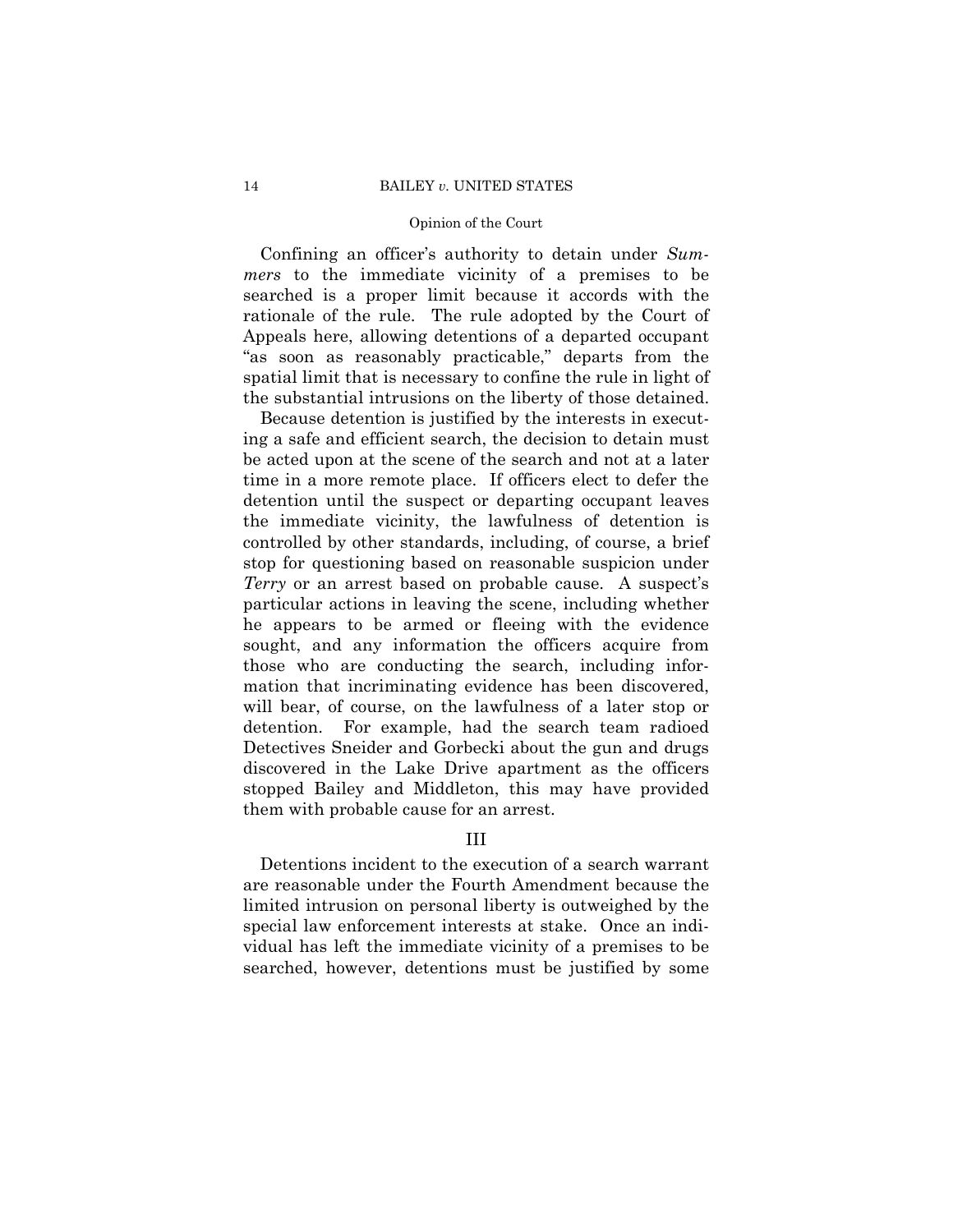other rationale. In this respect it must be noted that the District Court, as an alternative ruling, held that stopping petitioner was lawful under *Terry*. This opinion expresses no view on that issue. It will be open, on remand, for the Court of Appeals to address the matter and to determine whether, assuming the *Terry* stop was valid, it yielded information that justified the detention the officers then imposed.

The judgment of the Court of Appeals is reversed, and the case is remanded for further proceedings consistent with this opinion.

*It is so ordered.*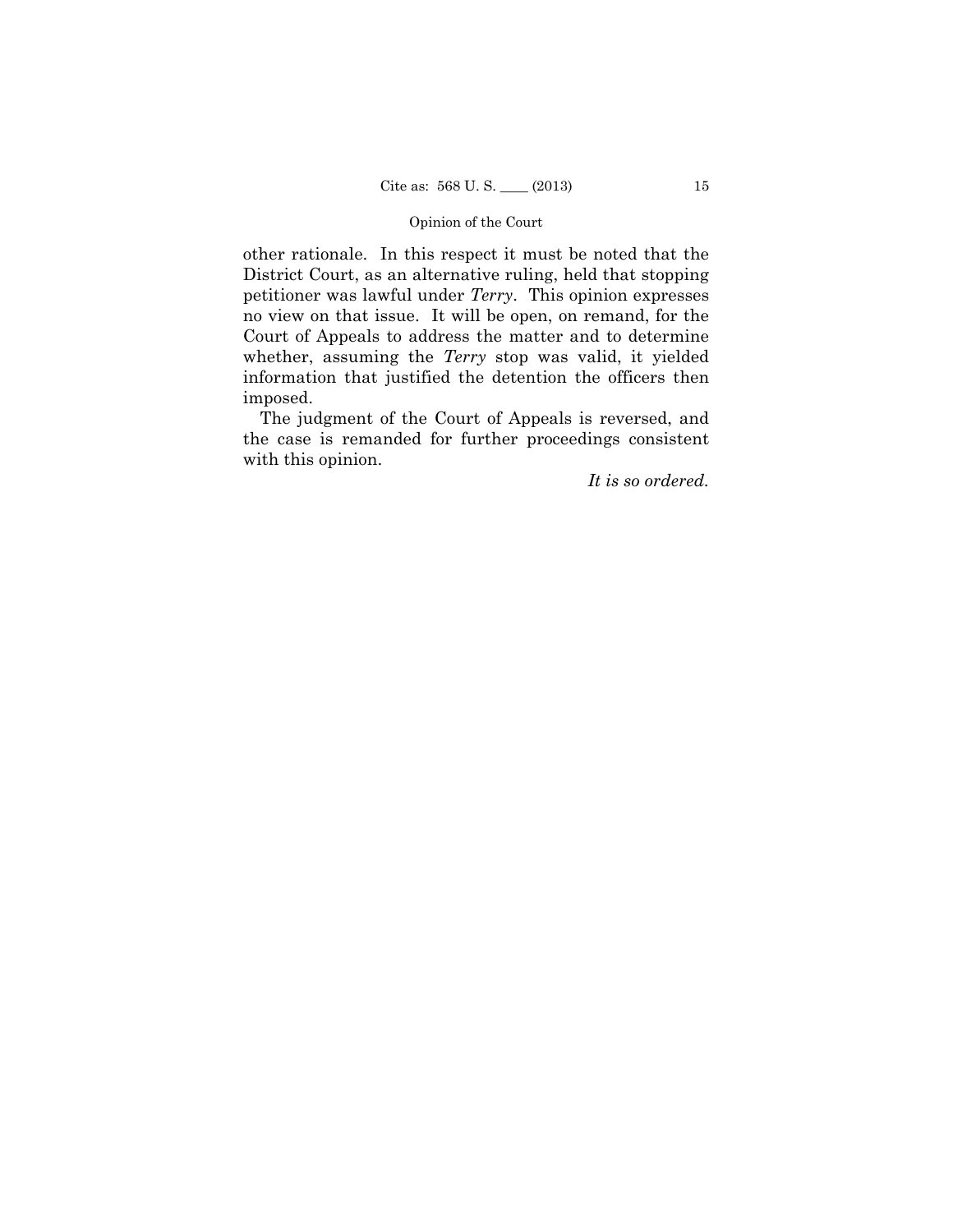#### $\frac{1}{2}$  , where  $\frac{1}{2}$ **SUPREME COURT OF THE UNITED STATES**

#### $\frac{1}{2}$  ,  $\frac{1}{2}$  ,  $\frac{1}{2}$  ,  $\frac{1}{2}$  ,  $\frac{1}{2}$  ,  $\frac{1}{2}$ No. 11–770

# CHUNON L. BAILEY, AKA POLO, PETITIONER *v.* UNITED STATES

#### ON WRIT OF CERTIORARI TO THE UNITED STATES COURT OF APPEALS FOR THE SECOND CIRCUIT

[February 19, 2013]

 JUSTICE SCALIA, with whom JUSTICE GINSBURG and JUSTICE KAGAN join, concurring.

I join the Court's opinion. I write separately to emphasize why the Court of Appeals' interest-balancing approach to this case—endorsed by the dissent—is incompatible with the categorical rule set forth in *Michigan*  v. *Summers*, 452 U. S. 692 (1981).

 less intrusive than an arrest. See *id*., at 701–704. Weigh-*Summers* identified several law-enforcement interests supporting the detention of occupants incident to the execution of a warrant to search for contraband, along with several reasons why such detentions are typically ing those factors, the Court determined that "it is constitutionally reasonable to require [a] citizen to remain while officers of the law execute a valid warrant to search his home." *Id.,* at 705.

 predicated on that balancing of the interests and burdens. The existence and scope of the *Summers* exception were But—crucially—whether *Summers* authorizes a seizure *in an individual case* does not depend on any balancing, because the *Summers* exception, within its scope, is "categorical." *Muehler* v. *Mena*, 544 U. S. 93, 98 (2005). That *Summers* establishes a categorical, bright-line rule is simply not open to debate—*Summers* itself insisted on it: "The rule we adopt today does not depend upon such an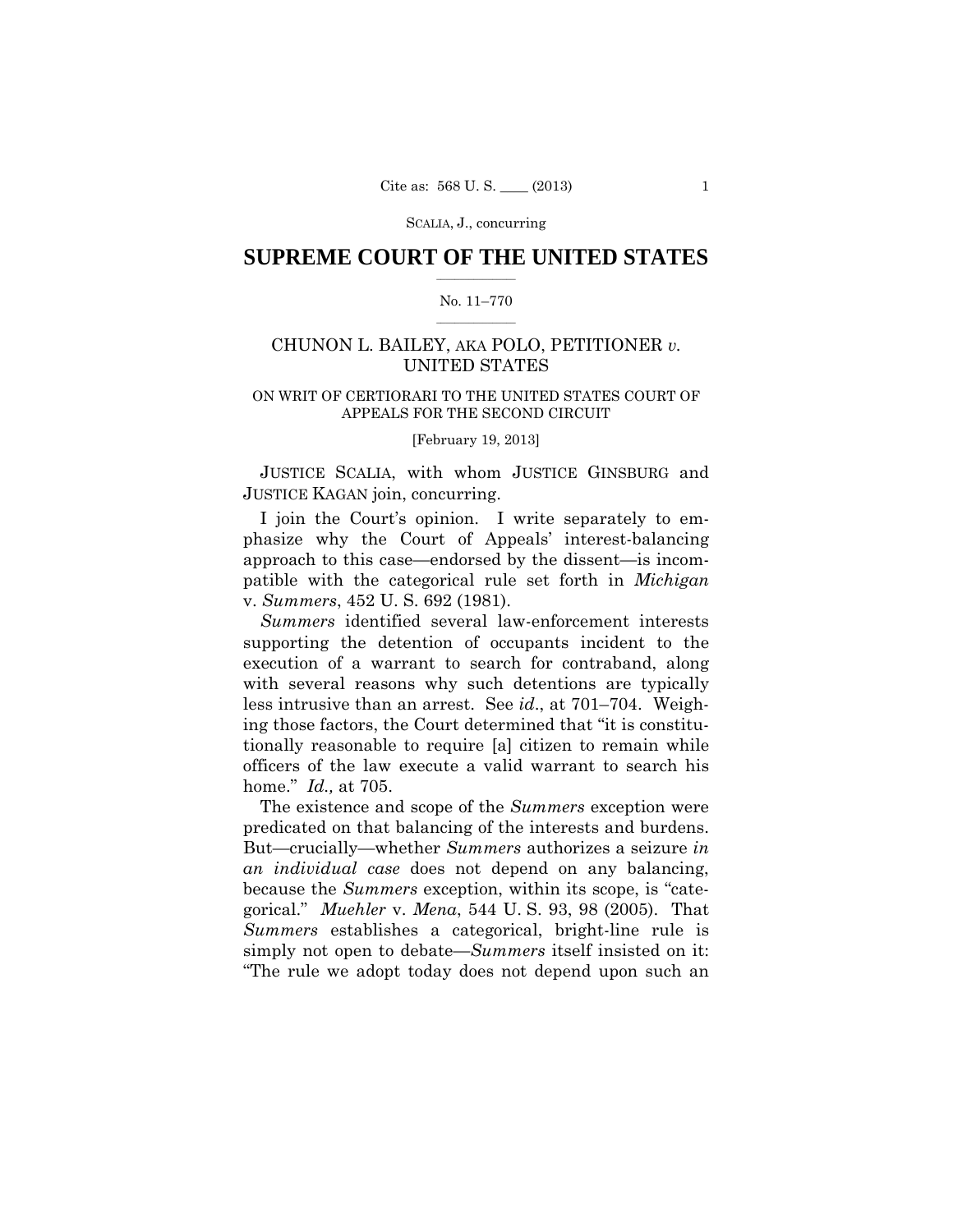ad hoc determination, because the officer is not required to evaluate either the quantum of proof justifying detention or the extent of the intrusion to be imposed by the seizure." 452 U. S., at 705, n. 19. Where *Summers* applies, a seizure is *ipso facto* "constitutionally reasonable." *Id.*, at 705.

The question in this case is whether *Summers* applies at all. It applies only to seizures of "occupants"—that is, persons within "the immediate vicinity of the premises to be searched." *Ante,* at 11. Bailey was seized a mile away. Ergo, *Summers* cannot sanction Bailey's detention. It really is that simple.

The Court of Appeals' mistake, echoed by the dissent, was to replace that straightforward, binary inquiry with open-ended balancing. Weighing the equities—Bailey "posed a risk of harm to the officers," his detention "was not unreasonably prolonged," and so forth—the Court of Appeals proclaimed the officers' conduct, "in the circumstances presented, reasonable and prudent." 652 F. 3d 197, 206 (CA2 2011) (internal quotation marks and brackets omitted); see also *post,* at 3–4 (opinion of BREYER, J.). That may be so, but it is irrelevant to whether *Summers*  authorized the officers to seize Bailey without probable cause. To resolve that issue, a court need ask only one question: Was the person seized within "the immediate vicinity of the premises to be searched"? *Ante,* at 11.

 at 206 (emphasis deleted); see also *post,* at 6–7. That has The Court of Appeals read *Summers*' spatial constraint somewhat more promiscuously: In its view, it sufficed that police observed Bailey "in the process of leaving the premises" and detained him "as soon as practicable." 652 F. 3d, pragmatic appeal; police, the argument runs, should not be precluded from seizing the departing occupant at a distance from the premises if that would be safer than stopping him on the front steps. But it rests on the fallacy that each search warrant *entitles* the Government to a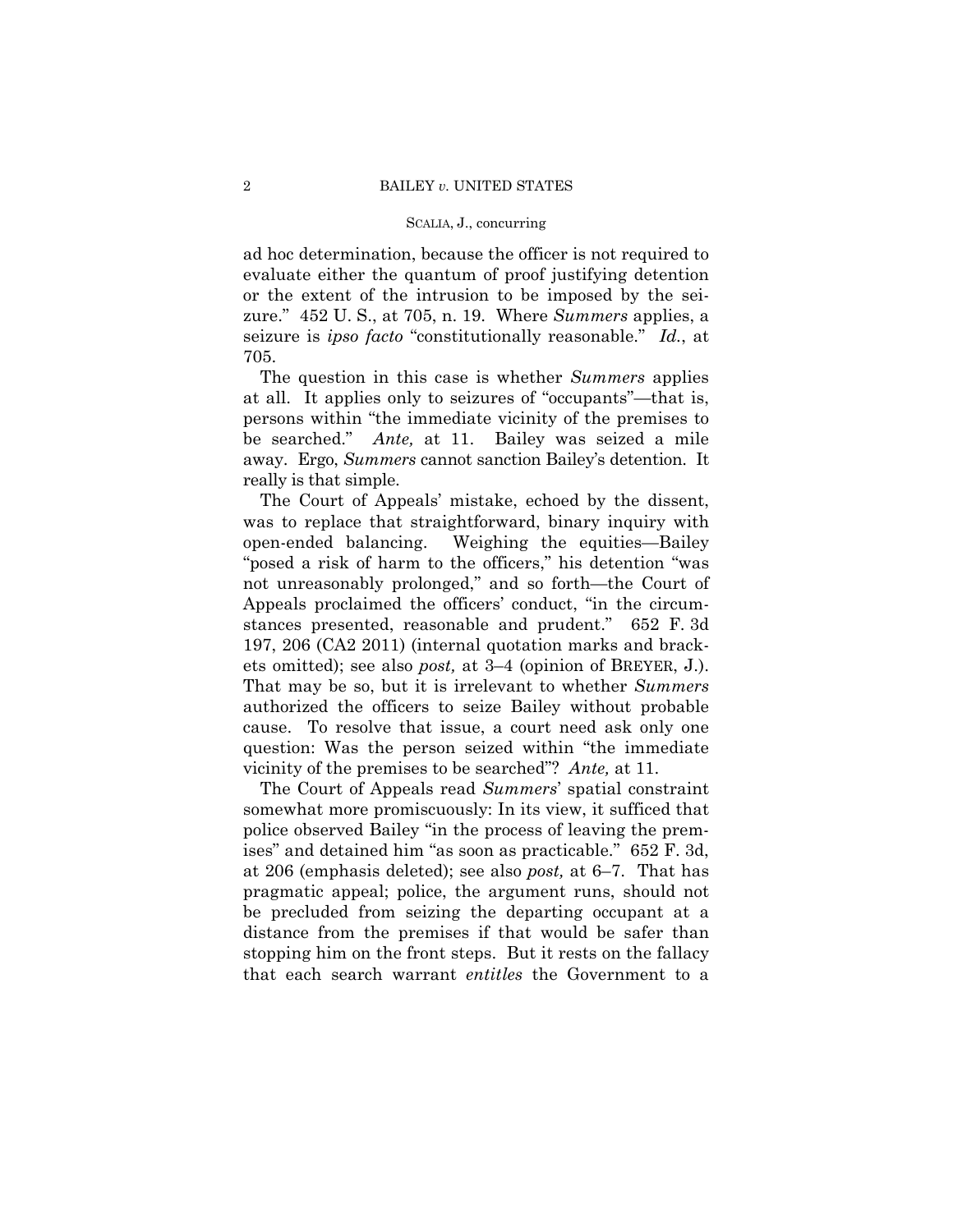concomitant *Summers* detention. Conducting a *Summers*  seizure incident to the execution of a warrant "is not the Government's right; it is an exception—justified by necessity—to a rule that would otherwise render the [seizure] unlawful." *Thornton* v. *United States*, 541 U. S. 615, 627 (2004) (SCALIA, J., concurring in judgment).

 are reasonable despite the absence of probable cause. *Sum-*It bears repeating that the "general rule" is "that Fourth Amendment seizures are 'reasonable' only if based on probable cause." *Dunaway* v. *New York*, 442 U. S. 200, 213 (1979). *Summers* embodies a categorical judgment that *in one narrow circumstance*—the presence of occupants during the execution of a search warrant—seizures *mers* itself foresaw that without clear limits its exception could swallow the general rule: If a "multifactor balancing test of 'reasonable police conduct under the circumstances'" were extended "to cover all seizures that do not amount to technical arrests," it recognized, the "'protections intended by the Framers could all too easily disappear in the consideration and balancing of the multifarious circumstances presented by different cases.'" 452 U. S*.,* at 705, n. 19 (quoting *Dunaway*, *supra*, at 213 (some internal quotation marks omitted)). The dissent would harvest from *Summers* what it likes (permission to seize without probable cause) and leave behind what it finds uncongenial (limitation of that permission to a narrow, categorical exception, not an open-ended "reasonableness" inquiry).\* *Summers* anticipated that gambit and explicitly disavowed the dissent's balancing test. See 452 U. S., at 705, n. 19 ("[T]he rule we adopt today does not depend

——————

<sup>\*</sup>The dissent purports to agree "that the question involves drawing a line of demarcation granting a categorical form of detention authority." *Post,* at 3. What the dissent misses is that a "categorical" exception must be defined by categorical *limits*. *Summers*' authorization to detain applies only to "occupants"—a bright-line limitation that the dissent's "reasonably practicable" test discards altogether.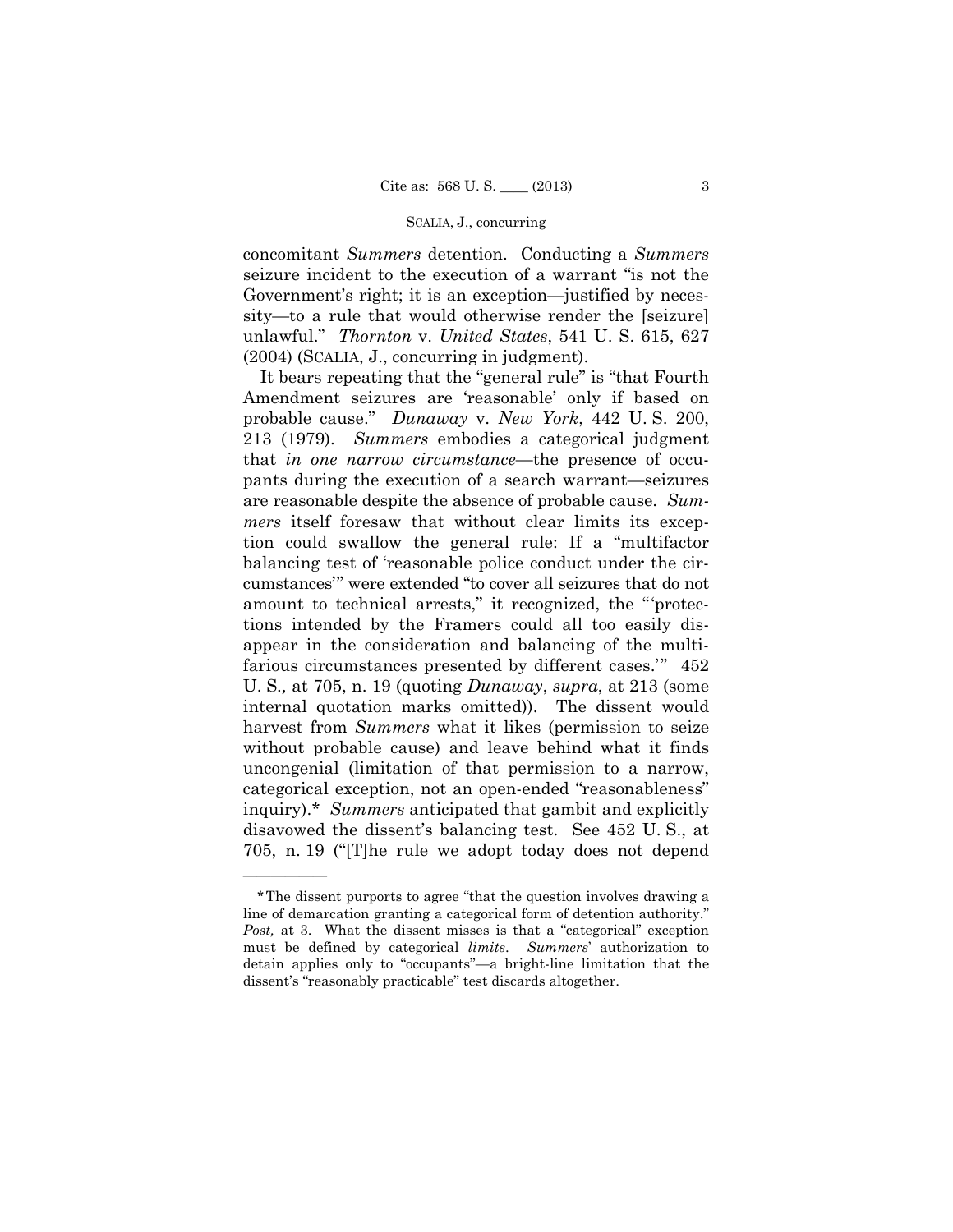upon such an ad hoc determination").

 *Id.,* at 701–703. We should not have been so expansive. hending suspects." *Id.,* at 707 (Stewart, J., dissenting). more than the ordinary interest in investigating crime. Regrettably, this Court's opinion in *Summers* facilitated the Court of Appeals' error here by setting forth a smorgasbord of law-enforcement interests assertedly justifying its holding, including "preventing flight in the event that incriminating evidence is found" and obtaining residents' assistance in "open[ing] locked doors or locked containers." The *Summers* exception is appropriately predicated *only* on law enforcement's interest in carrying out the search unimpeded by violence or other disruptions. "The common denominator" of the few Fourth Amendment doctrines permitting seizures based on less than probable cause "is the presence of some governmental interest independent of the ordinary interest in investigating crime and appre-Preventing flight is not a special governmental interest it is indistinguishable from the ordinary interest in apprehending suspects. Similarly, the interest in inducing residents to open locked doors or containers is nothing That *Summers* detentions aid police in uncovering evidence and nabbing criminals does not distinguish them from the mine run of seizures unsupported by probable cause, which the Fourth Amendment generally proscribes.

*Summers*' clear rule simplifies the task of officers who encounter occupants during a search. "[I]f police are to have workable rules, the balancing of the competing interests . . . 'must in large part be done on a categorical basis—not in an ad hoc, case-by-case fashion by individual police officers.'" *Id.,* at 705, n. 19 (quoting *Dunaway*, *supra*, at 219–220 (White, J., concurring)); see also *Arizona* v. *Gant*, 556 U. S. 332, 352–353 (2009) (SCALIA, J., concurring). But having received the advantage of *Sum-*

\* \* \*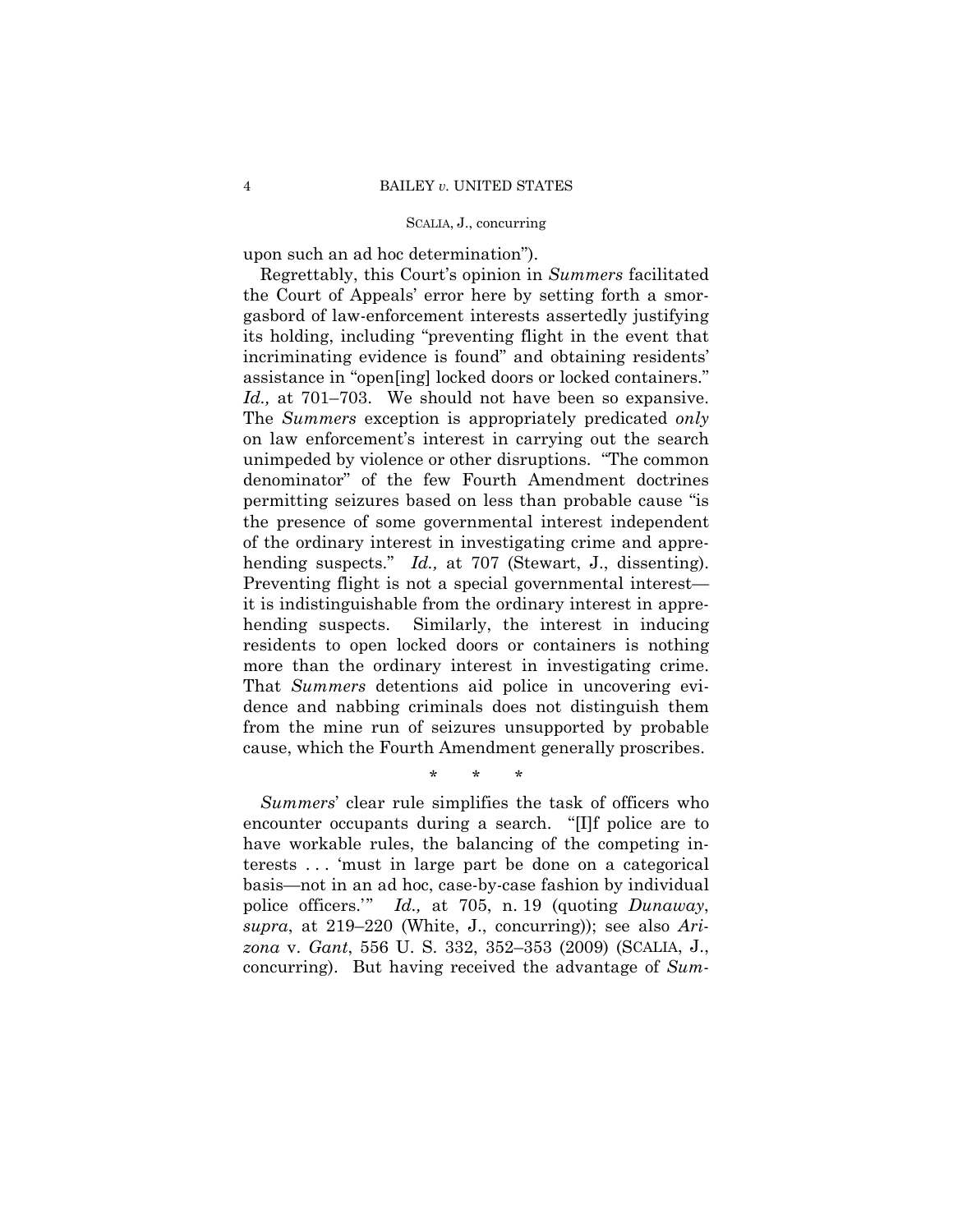*mers*' categorical authorization to detain occupants incident to a search, the Government must take the bitter with the sweet: Beyond *Summers*' spatial bounds, seizures must comport with ordinary Fourth Amendment principles.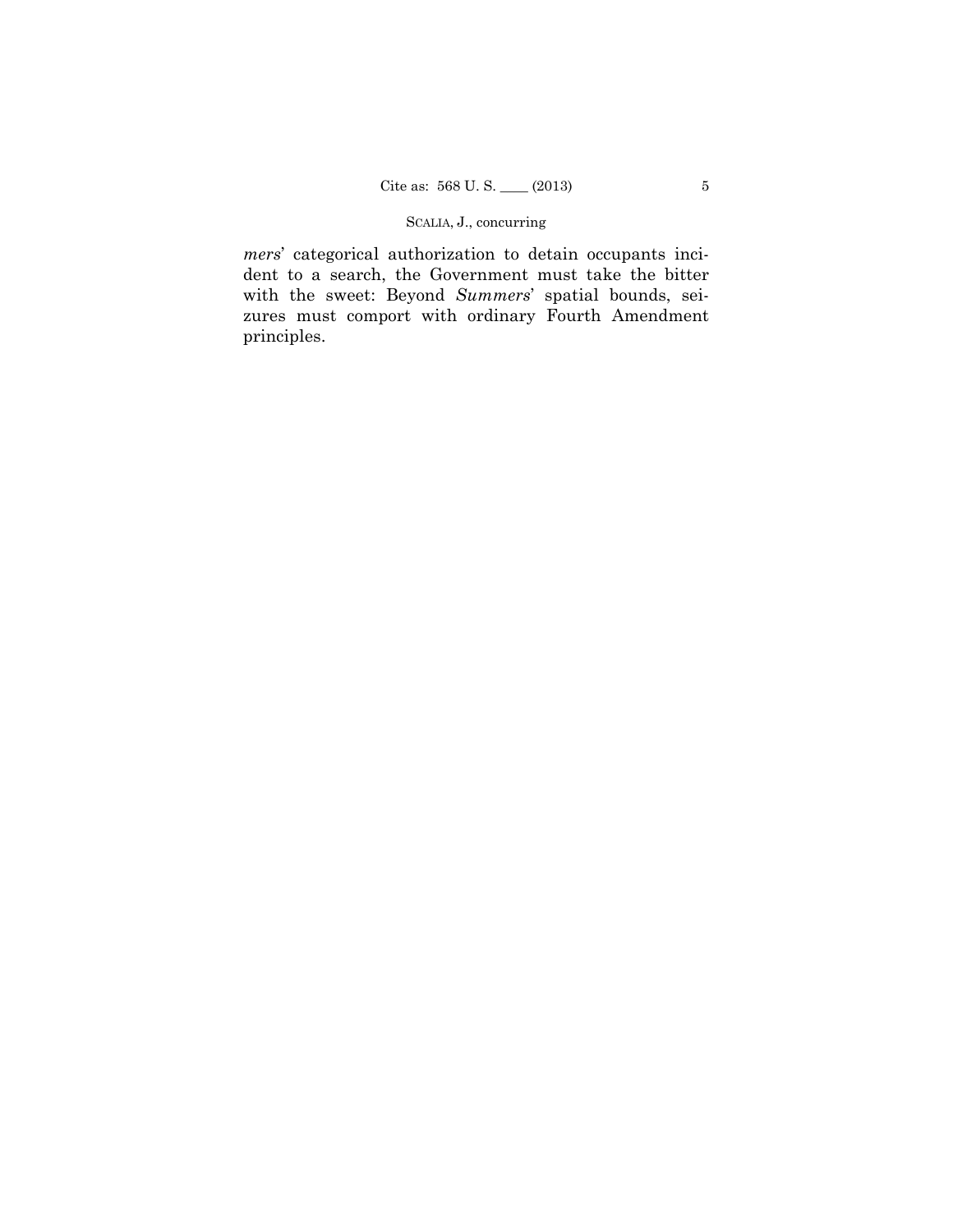#### $\frac{1}{2}$  , where  $\frac{1}{2}$ **SUPREME COURT OF THE UNITED STATES**

#### $\frac{1}{2}$  ,  $\frac{1}{2}$  ,  $\frac{1}{2}$  ,  $\frac{1}{2}$  ,  $\frac{1}{2}$  ,  $\frac{1}{2}$ No. 11–770

## **UNITED STATES** CHUNON L. BAILEY, AKA POLO, PETITIONER *v.*

# APPEALS FOR THE SECOND CIRCUIT UNITED STATES<br>ON WRIT OF CERTIORARI TO THE UNITED STATES COURT OF<br>APPEALS FOR THE SECOND CIRCUIT<br>[February 19, 2013]

 JUSTICE BREYER, with whom JUSTICE THOMAS and JUSTICE ALITO join, dissenting.

Did the police act reasonably when they followed (for 0.7 miles), and then detained, two men who left a basement apartment as the police were about to enter to execute a search warrant for a gun? The Court of Appeals for the Second Circuit found that the police action was reasonable because (1) the "premises [were] subject to a valid search warrant," (2) the detained persons were "seen leaving those premises," and (3) "the detention [was] effected *as soon as reasonably practicable*." 652 F. 3d 197, 208 (2011). In light of the risks of flight, of evidence destruction, and of human injury present in this and similar cases, I would follow the approach of the Court of Appeals and uphold its determination.

I

The Court of Appeals rested its holding upon wellsupported District Court findings. The police stopped the men "at the earliest practicable location that was consistent with the safety and security of the officers and the public." 468 F. Supp. 2d 373, 380 (EDNY 2006). "[D]etention in open view outside the residence" would have subjected the officers "to additional dangers during the execution of the search," and it would have "poten-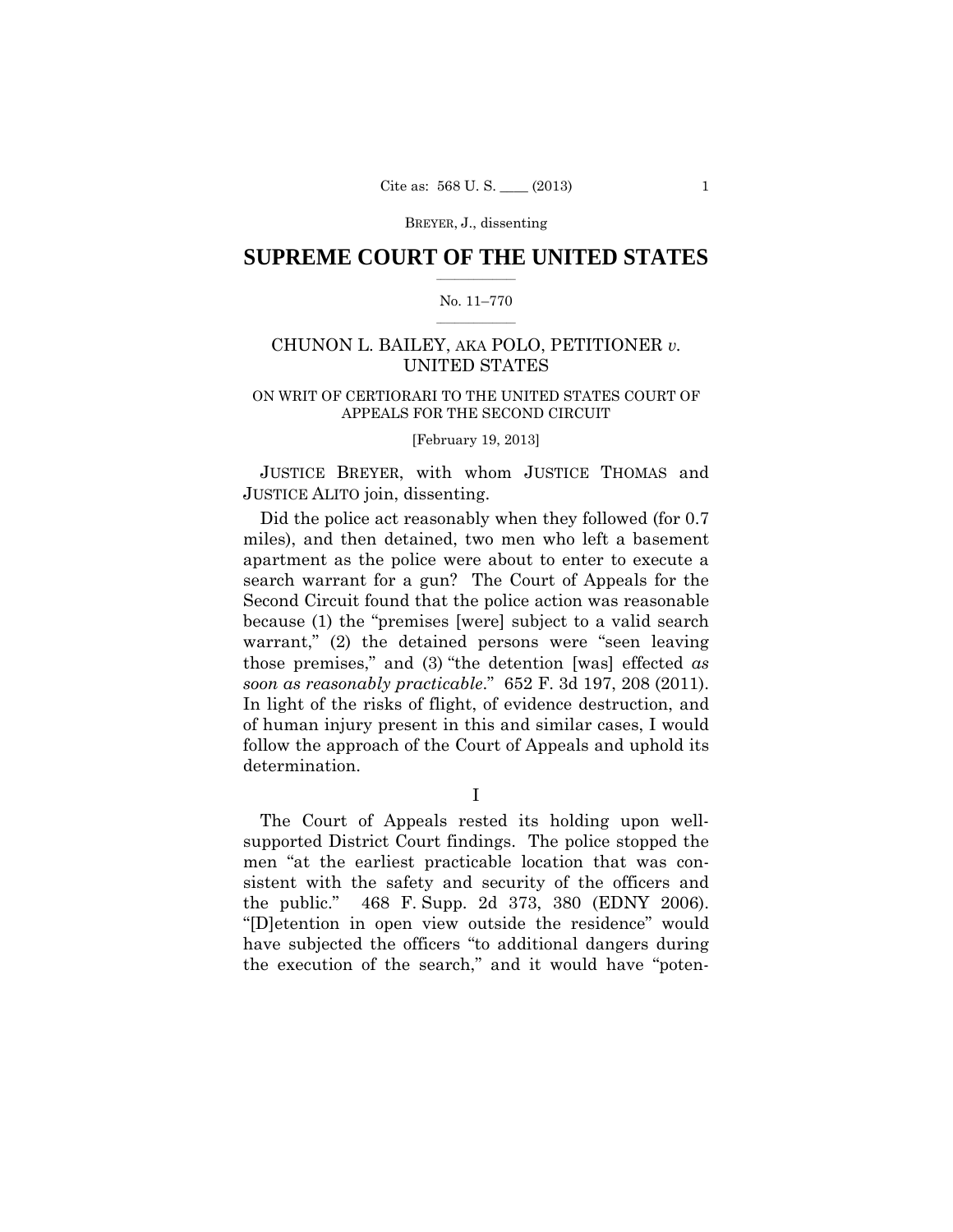destruction of evidence." *Id.,* at 379. It also could have tially frustrat[ed] the whole purpose of the search due to

"jeopardize[d] the search or endanger[ed] the lives of the officers . . . by allowing any other occupants inside the residence, who might see or hear the detention of the individual outside the residence as he was leaving, to have some time to (1) destroy or hide incriminating evidence just before the police are about to enter for the search; (2) flee through a back door or window; or (3) arm themselves in preparation for a violent confrontation with the police when they entered to conduct the search." *Id.,* at 380.

Moreover, the police stopped the men's car "at the first spot where they determined it was safe to conduct the stop," namely after the car, which had traveled a few blocks along busier streets and intersections, turned off on a quieter side road. *Id.,* at 379.

### II

The holding by the Court of Appeals is strongly supported by Supreme Court precedent. In *Michigan* v. *Summers*, 452 U. S. 692 (1981), this Court held that "a warrant to search for contraband founded on probable cause implicitly carries with it the limited authority to detain the occupants of the premises while a proper search is conducted." Id., at 705 (footnote omitted). And the similarities between *Summers* and this case are multiple. In *Summers*  the police had a valid warrant based on probable cause to search a house for drugs. *Id.,* at 693. Here the police had a valid warrant based on probable cause to search a house for a gun and ammunition, believed to be used in multiple drug deals. App. 16–18, 26. In *Summers* the police, beginning to execute that warrant, were outside the house. 452 U. S., at 693. Here the police, beginning to execute that warrant, were outside the house. 468 F. Supp. 2d, at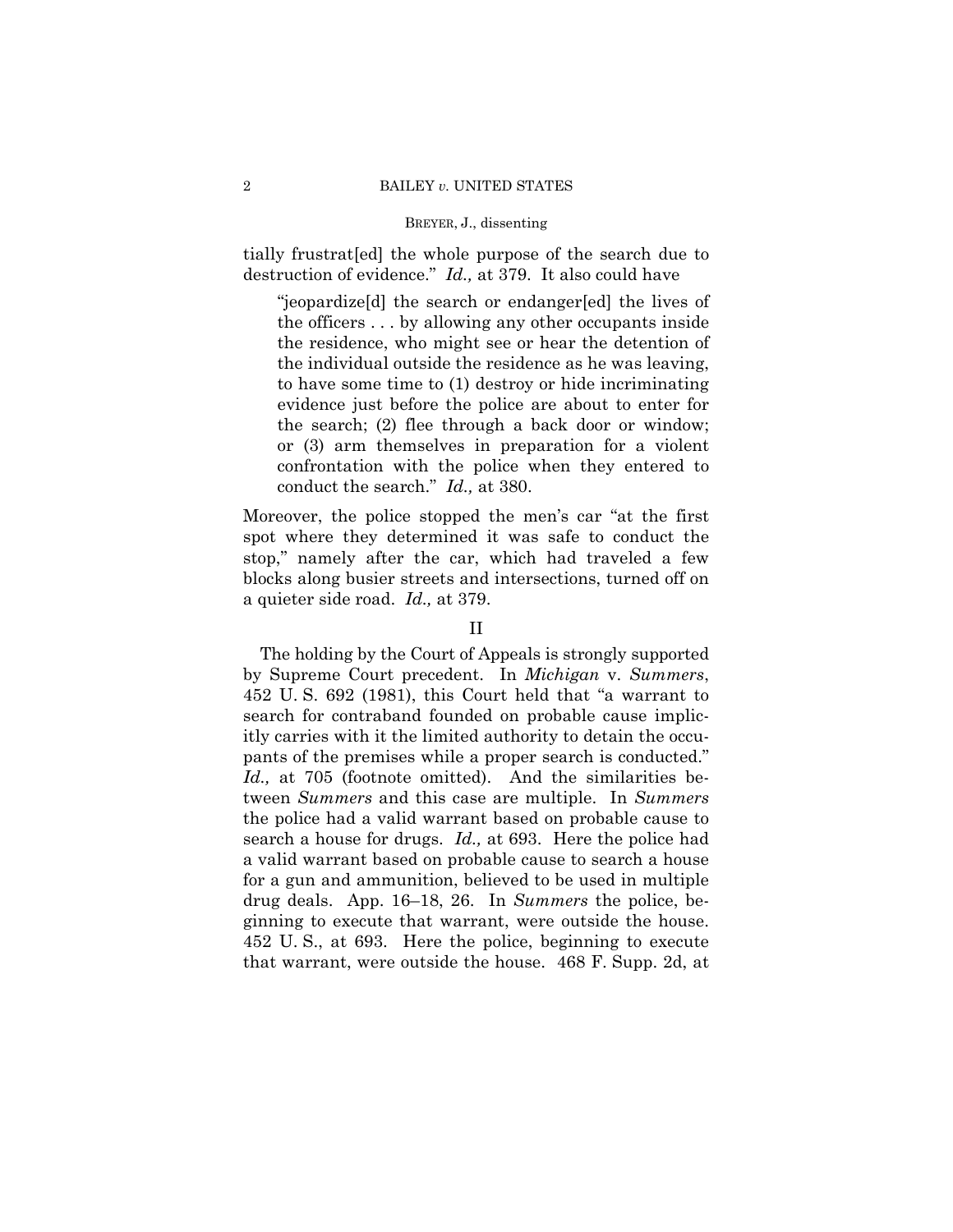376. In *Summers* the police then "encountered" an occupant of the house "descending the front steps." 452 U. S., at 693. Here the police then encountered two occupants of the house ascending the back (basement) steps. 468 F. Supp. 2d, at 376; App. 43, 45. In *Summers* the police entered the house soon after encountering that occupant. 452 U. S., at 693. Here the police entered the house soon after encountering those occupants (while other officers pursued them). App. 49, 59–60. In *Summers* the police detained the occupant while they engaged in their search. 452 U. S., at 693. Here the police did the same. 468 F. Supp. 2d, at 377.

 Thus, given *Summers,* only one question is open. In *Summers* the police detained the occupant before he left "the sidewalk outside" of the house. 452 U. S., at 702, n. 16. Here the police, for good reason, permitted the occupants to leave the premises and stopped them a few blocks from the house. App. 48, 72, 86, 103. (See Appendix, *infra*.) The resulting question is whether this difference makes a constitutional difference. In particular, which is the right constitutional line to demarcate where a *Summers* detention may be initiated? Is it the Court's line, drawn at the "immediate vicinity" of the house? *Ante,*  at 12. Or is it the Second Circuit's line, drawn on the basis of what is "reasonably practicable"? 652 F. 3d, at 207. I agree, of course, with the concurrence that the question involves drawing a line of demarcation granting a categorical form of detention authority. The question is simply *where* that line should be drawn.

#### III

The Court in *Summers* rested its conclusion upon four considerations, each of which strongly supports the reasonableness of Bailey's detention, and each of which is as likely or more likely to support detention of an occupant of searchable premises detained "as soon as reasonably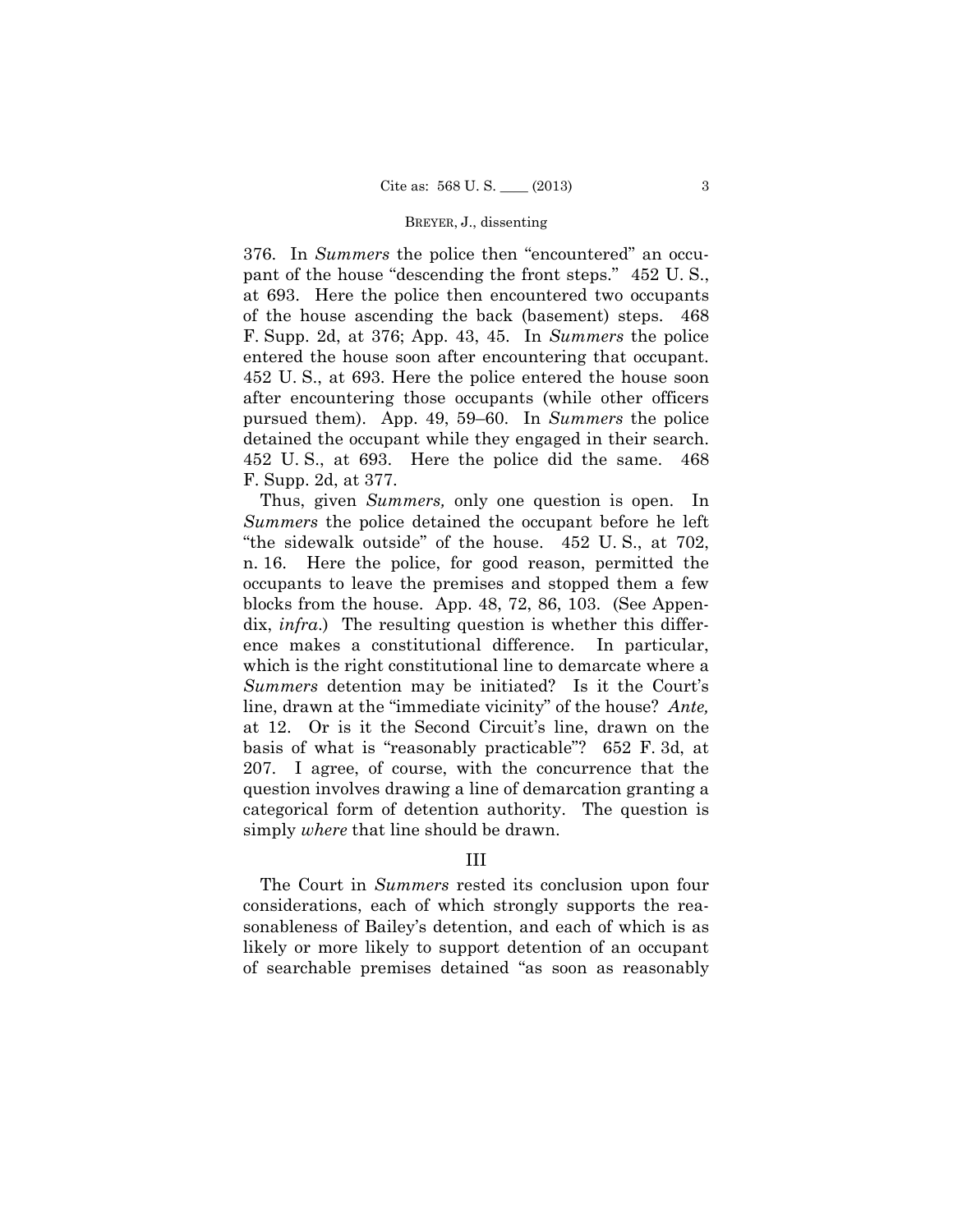intrusive" than in a typical detention. *Ibid.* The same is practicable," 652 F. 3d, at 208, as it is to support the detention of an occupant detained "within the immediate vicinity" of those premises, *ante,* at 13. First, the Court in *Summers* found "[o]f prime importance . . . the fact that the police had obtained a warrant to search [the occupant's] house for contraband." 452 U. S., at 701. That fact meant that the *additional* detention-related "invasion of the privacy of the persons who resided there" was "less true here and *always* true in this class of cases.

Second, the Court in *Summers* said that the detention was justified in part by "the legitimate law enforcement interest in preventing flight in the event that incriminating evidence is found." *Id.,* at 702. This factor, which *Summers* identifies as the "[m]ost obvious" rationale supporting detention, *ibid.,* will be present in all *Summers*  detentions. *Summers* applies when police have a search warrant for contraband, *id.,* at 701, 705, n. 20, and any occupant departing a residence containing contraband will have incentive to flee once he encounters police. Indeed, since here the warrant itself described the possessor of the unlawful gun in terms that applied to both of the detained occupants, App. 46, the strength of this interest is equal to or greater than its strength in *Summers*.

Third, the Court in *Summers* said that the detention was justified in part by "the interest in minimizing the risk of harm to the officers." 452 U. S., at 702. The strength of this interest is greater here than in *Summers,*  for here there was good reason, backed by probable cause, to believe that "[a] chrome .380 handgun, ammunition, [and] magazine clips" were on the premises. App. 17. As I discuss below, the interest in minimizing harm to officers is compromised by encouraging them to initiate searches before they are prepared to do so safely.

Fourth, the Court in *Summers* said that "the orderly completion of the search may be facilitated if the occu-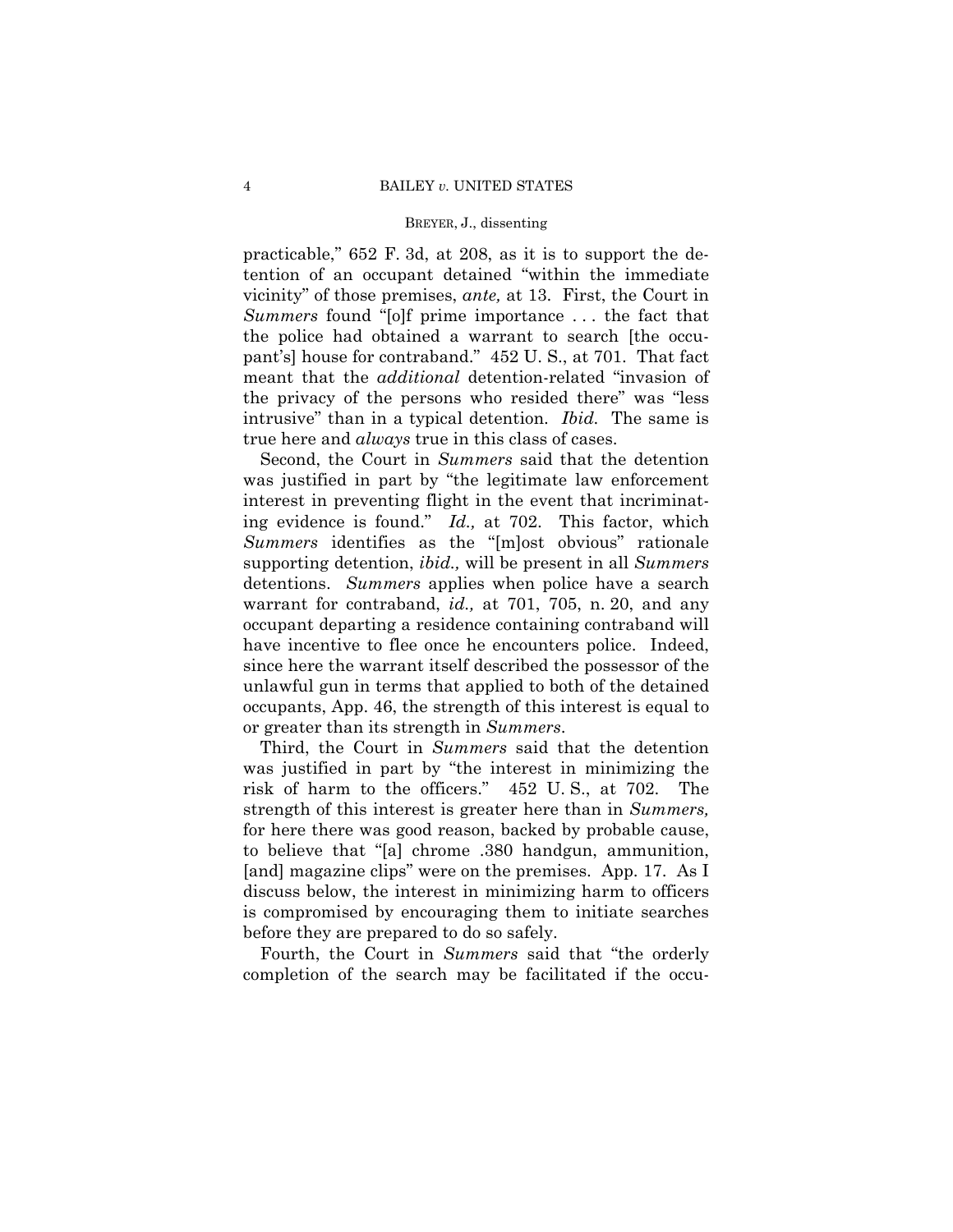pants of the premises are present." 452 U. S., at 703. The strength of this interest here is equal to its strength in *Summers*. See, *e.g., United States* v. *Montieth*, 662 F. 3d 660, 663 (CA4 2011) (After being followed, detained, and returned to his home, Montieth helped officers find "marijuana, firearms, and cash").

 The Court in *Summers* did not emphasize any other consideration.

There is, however, one further consideration, namely an administrative consideration. A bright line will sometimes help police more easily administer Fourth Amendment rules, while also helping to ensure that the police do not go beyond the bounds of the reasonable. The majority, however, offers no easily administered bright line. It describes its line as one drawn at "the immediate vicinity of the premises to be searched," to be determined by "a number of factors ... including [but not limited to] the lawful limits of the premises, whether the occupant was within the line of sight of his dwelling, the ease of reentry from the occupant's location, and other relevant factors." *Ante,* at 13. The majority's line invites case-by-case litigation although, divorced as it is from interests that directly motivate the Fourth Amendment, it offers no clear caseby-case guidance.

In any event, as the lower courts pointed out, considerations related to the risks of flight, of evidence destruction, and of physical danger overcome any administrative advantages. Consider *why* the officers here waited until the occupants had left the block to stop them: They did so because the occupants might have been armed.

 occupants might have seen the officers outside the house. Indeed, even if those emerging occupants were not armed (and even if the police knew it), those emerging And they might have alerted others inside the house

IV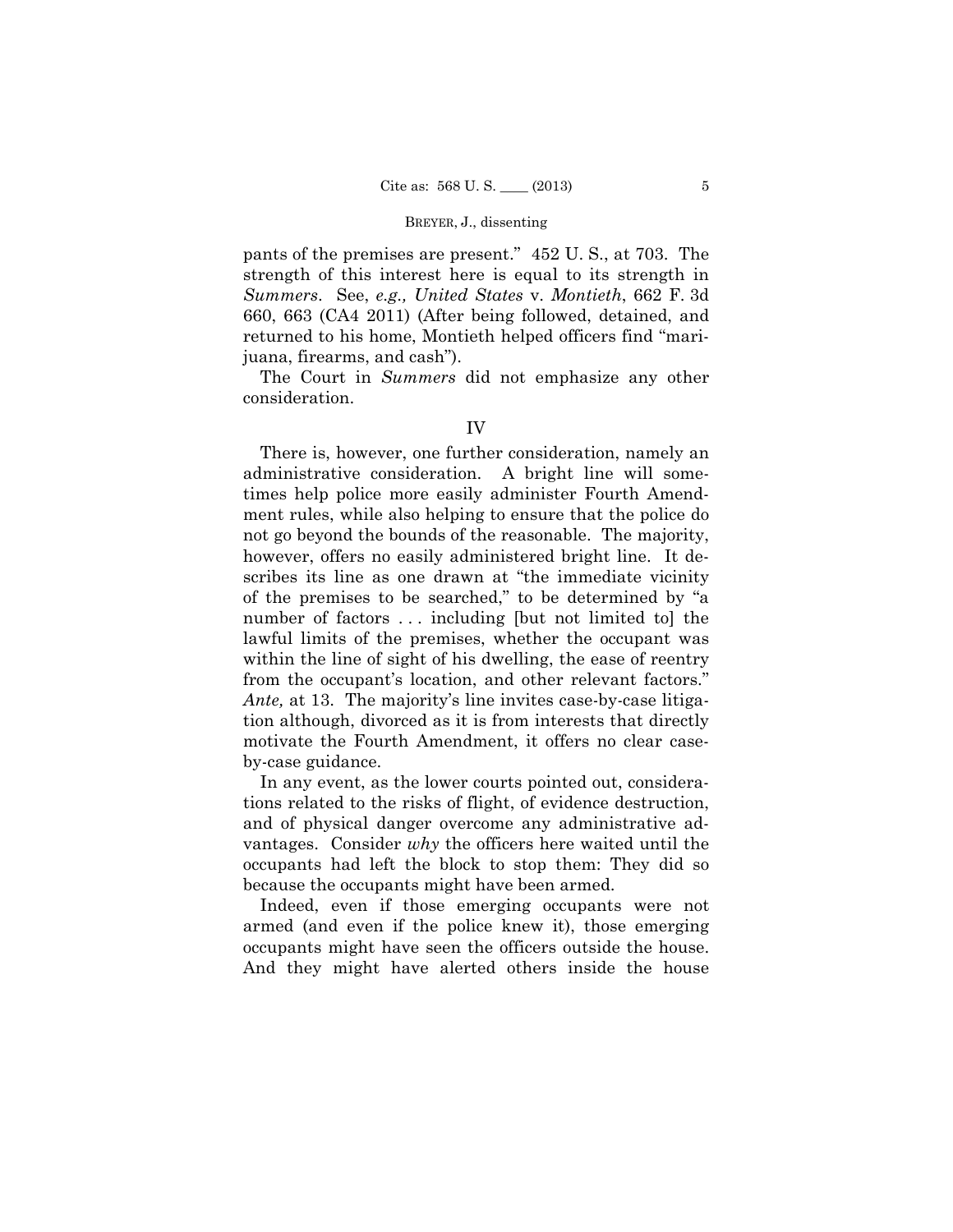where, as we now know (and the officers had probable cause to believe), there was a gun lying on the floor in plain view. App. 202. Suppose those inside the house, once alerted, had tried to flee with the evidence. Suppose they had destroyed the evidence. Suppose that one of them had picked up the gun and fired when the officers entered. Suppose that an individual inside the house (perhaps under the influence of drugs) had grabbed the gun and begun to fire through the window, endangering police, neighbors, or families passing by. See *id.*, at 26 (informant describing gun's relation to drugs in the house).

 "ultimate touchstone of . . . reasonableness." *Kentucky* v. Considerations of this kind reveal the dangers inherent in the majority's effort to draw a semi-bright line. And they show the need here and in this class of cases to test the constitutionality of the details of a search warrant's execution by taking more directly into account concerns related to safety, evidence, and flight, *i.e.,* the kinds of concerns more directly related to the Fourth Amendment's *King*, 563 U.S. \_\_\_, \_\_\_ (2011) (internal quotation marks omitted) (slip op., at 5). See *New York* v. *Class*, 475 U. S. 106, 116–117 (1986) (assessing Fourth Amendment reasonableness "[i]n light of the danger to the officers' safety"); *Pennsylvania* v. *Mimms*, 434 U. S. 106, 110 (1977) (*per curiam*) ("We think it too plain for argument that the State's proffered justification [for a stop]—the safety of the officer—is both legitimate and weighty"). See also *Maryland* v. *Buie*, 494 U. S. 325, 335, n. 2 (1990) (assessing Fourth Amendment reasonableness based on "the proper balance between officer safety and citizen privacy").

The majority responds by pointing out that the police "are not required to stop" "a departing individual." *Ante,*  at 8. Quite right. But that response is not convincing.

V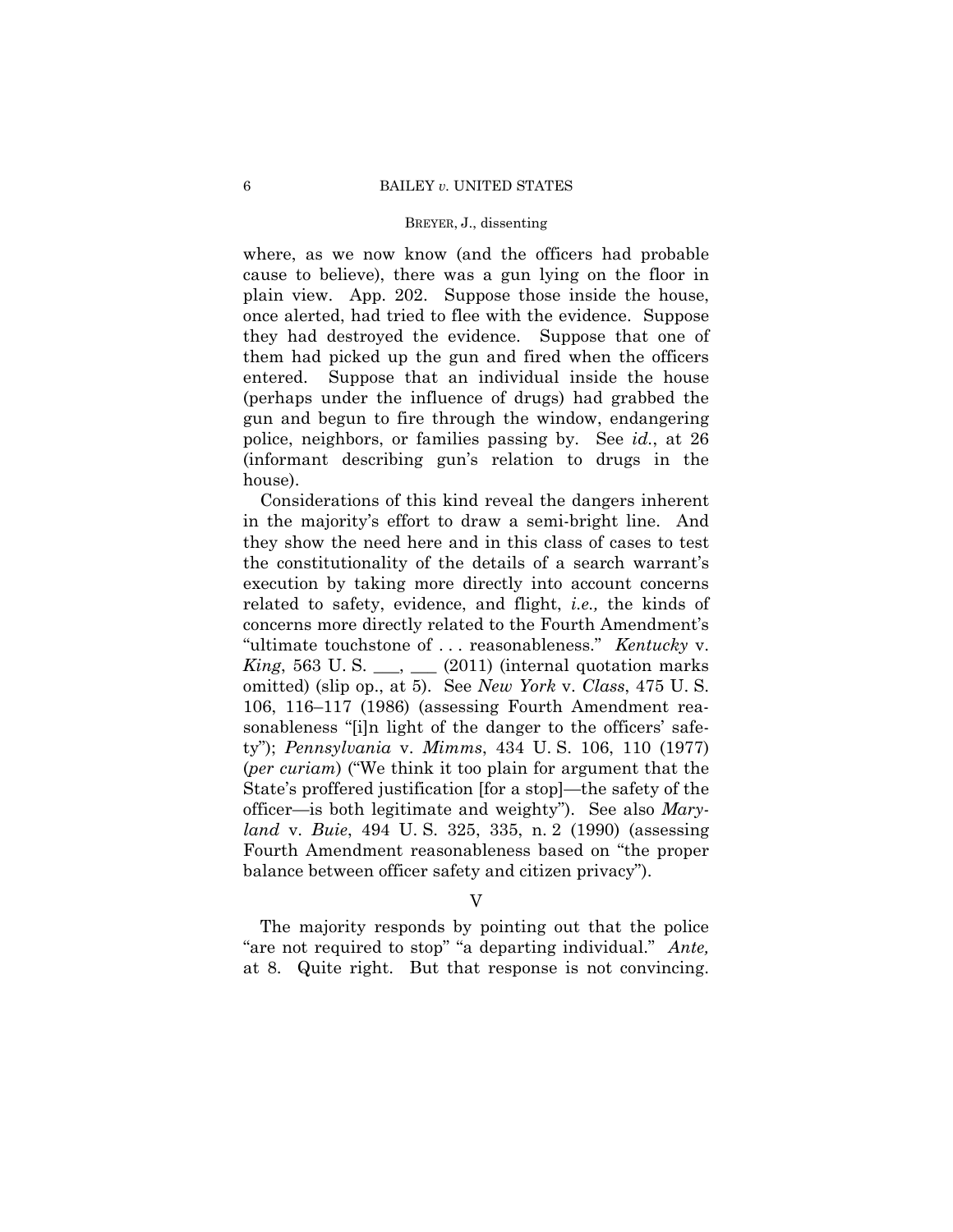After all, the police do not know whether an emerging individual has seen an officer. If he has, the risks are as I have described them, *e.g.,* that those inside may learn of imminent police entry and fire the gun. In any event, the police may fear that they might be or have been spotted. And they may consequently feel the need, under the majority's rule, to seize the emerging individual just before he leaves the "vicinity" but just too soon to guard against the danger of physical harm inherent in any search for guns.

The majority adds that, where the departing individuals themselves are dangerous, *Terry* v. *Ohio*, 392 U. S. 1 (1968), may authorize detention. *Terry,* however, is irrelevant where the risks at issue are those of flight, destruction of evidence, or harm caused by those inside the house shooting at police or passersby.

 occupant departs from the premises. *Ante,* at 11, 8. The Finally, the majority creates hypothetical specific examples of abuse, such as detention "10 miles away" from one's home at an airport and detention "five hours" after an seizures the majority imagines, however, strike me as red herrings, for I do not see how they could be justified as having taken place as soon as "reasonably practicable." Indeed, the majority can find no such example in any actual case—even though almost every Court of Appeals to have considered the matter has taken the Second Circuit's approach. See, *e.g., Montieth*, 662 F. 3d, at 666–669 ("as soon as practicable"); *United States* v. *Cavazos*, 288 F. 3d 706, 711–712 (CA5 2002) (rejecting "geographic proximity" as the test under *Summers*); *United States* v. *Cochran*, 939 F. 2d 337, 338–340 (CA6 1991) ("as soon as practicable"); *United States* v. *Bullock*, 632 F. 3d 1004, 1018–1021 (CA7 2011) ("as soon as practicable"); *United States* v. *Castro-Portillo*, 211 Fed. Appx. 715, 720–723 (CA10 2007) ("as soon as practicable"); *United States* v. *Sears*, 139 Fed. Appx. 162, 166 (CA11 2005) (*per curiam*) ("as soon as practicable").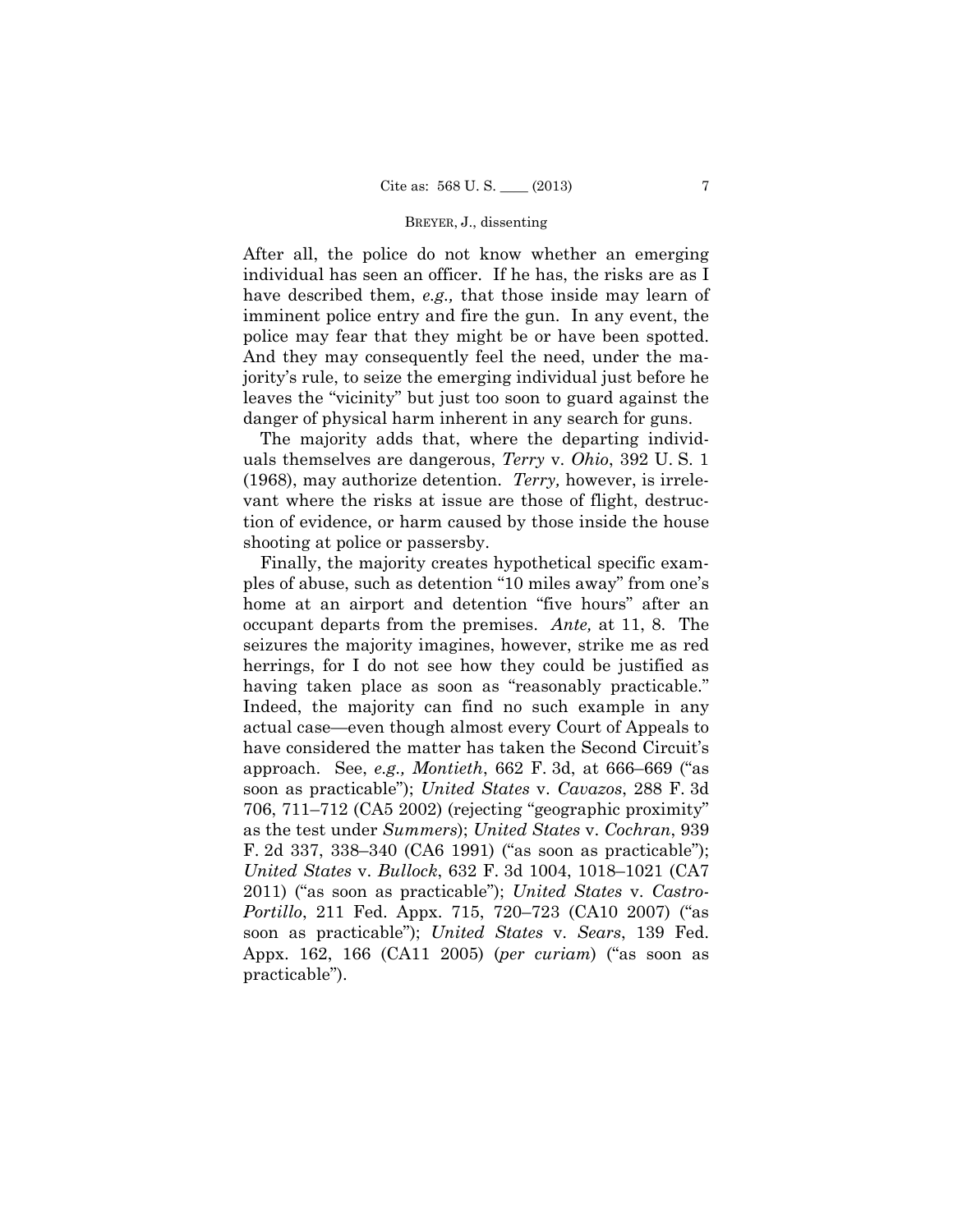While it is true that a hypothetical occupant whom police do not encounter until he is far from the searchable premises could engage some of the *Summers* rationales, that hypothetical occupant would do so significantly less often than would an occupant like Bailey. The difference is obvious: A hypothetical occupant 10 miles away from the searchable premises is less likely to learn of the search (and thus less likely to alert those inside or return to disrupt the search) than is an occupant like Bailey, who may perceive the police presence without alerting the police to the fact that he noticed them.

It is even less likely—indeed impossible—that the lower court's rule would (as the majority claims) permit "detaining anyone in the neighborhood," *ante,* at 9, for the rule explicitly applies only to those "*in the process of leaving*  the premises," 652 F. 3d, at 206.

 More fundamentally, *Summers* explained that detention incident to a search is permissible because, once police have obtained a search warrant, they "have an articulable basis for suspecting criminal activity." 452 U. S., at 699. That articulable, individualized suspicion attaches to the "particularly describ[ed] . . . place to be searched." U. S. Const., Amdt. 4. In turn, the connection between individualized suspicion of that place and individualized suspicion of "an individual *in the process of leaving* the premises" is sufficiently tight to justify detention. 652 F. 3d, at 206. That connection dissipates when the individual is not actually leaving the premises where, according to a neutral magistrate, there is probable cause to believe contraband can be found, and the *Summers* justification therefore does not apply. Hence, *Summers* applies *only* where the connection between the searchable premises and the detained occupant is as tight as it is in cases like *Summers*  and this one: In both, a departing occupant had just left his home and was merely turned around and escorted back there for the duration of a search.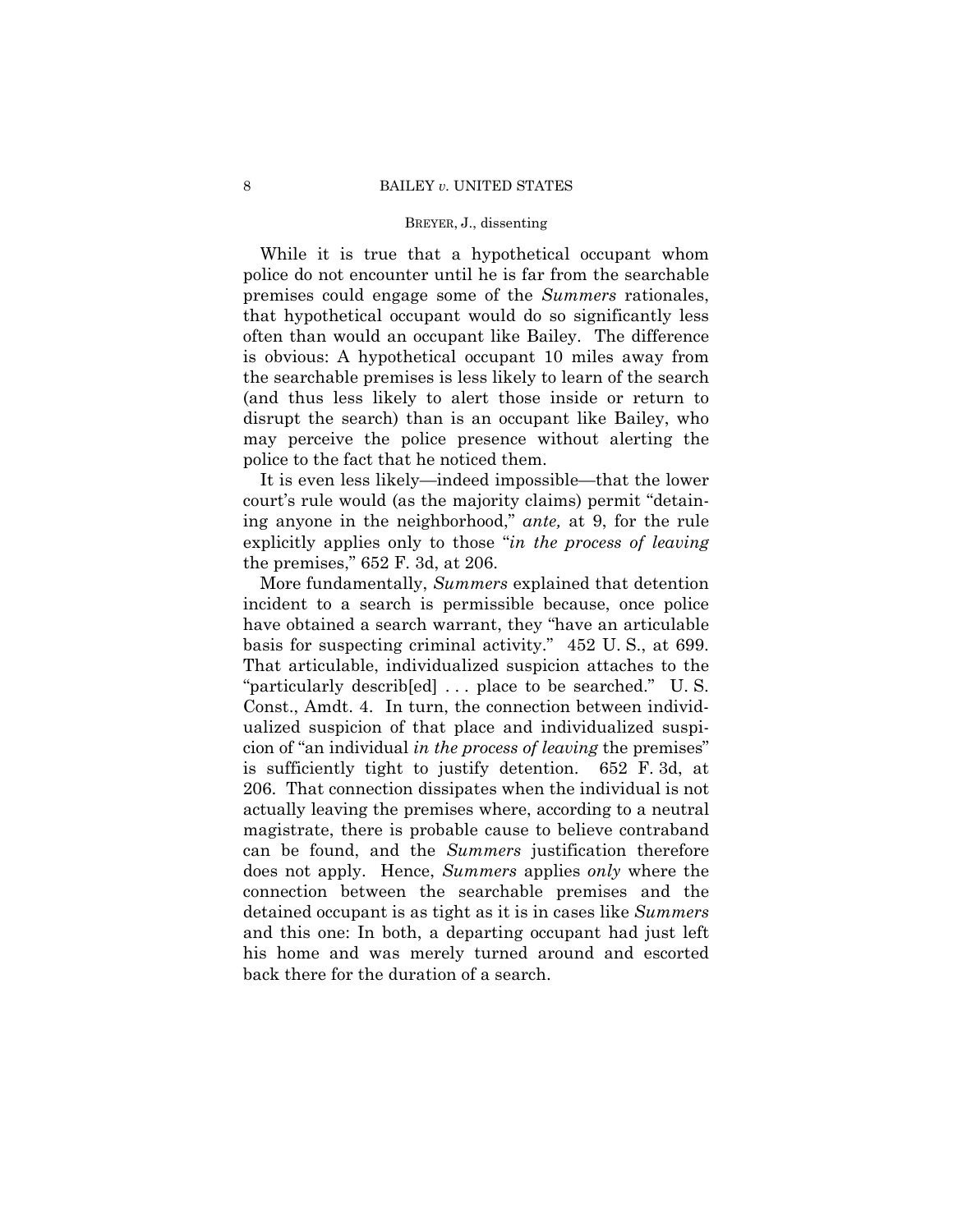\* \* \*

In sum, I believe that the majority has substituted a line based on indeterminate geography for a line based on realistic considerations related to basic Fourth Amendment concerns such as privacy, safety, evidence destruction, and flight. In my view, these latter considerations should govern the Fourth Amendment determination at issue here. I consequently dissent.